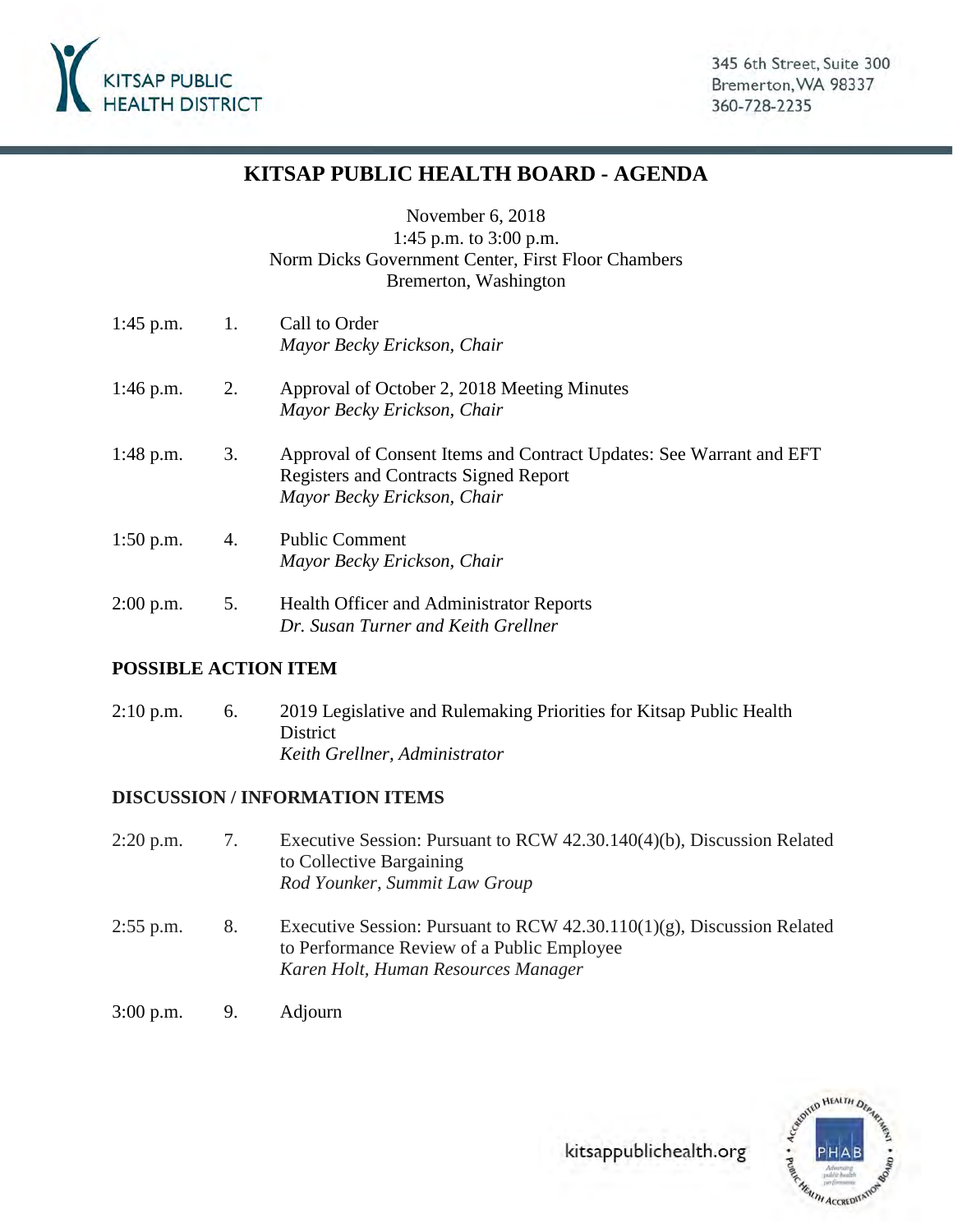#### **KITSAP PUBLIC HEALTH BOARD MEETING MINUTES Regular Meeting October 2, 2018**

The meeting was called to order by Board Chair, Mayor Becky Erickson at 1:45 p.m.

### **REVIEW AND APPROVE AGENDA**

There were no changes to the agenda.

#### **BOARD MEETING MINUTES**

Commissioner Charlotte Garrido moved, and Mayor Rob Putaansuu seconded the motion to approve the minutes for the September 4, 2018, regular meeting. The motion was approved unanimously.

#### **CONSENT AGENDA**

The October consent agenda included the following contracts:

- 1838, *Canon Financial, Copier Equipment Lease*
- 1854*, Washington State Department of Health, Group B Water Systems*

Mayor Putaansuu moved and Commissioner Garrido seconded the motion to approve the consent agenda, including the Contracts Update and Warrant and Electronic Funds Transfer Registers. The motion was approved unanimously.

### **PUBLIC COMMENT**

There was no public comment.

### **HEALTH OFFICER/ADMINISTRATOR'S REPORT**

#### Health Officer Update:

Dr. Susan Turner, Health Officer, provided the Board with two updates. First, she reminded the Board that the second annual Opioid Summit will be held October 17<sup>th</sup> from noon to 4:30 p.m. at the Clearwater Casino. The Summit will include a review of the project's history, updates on ongoing work (including tribal work), and Medicaid transformation efforts. Dr. Turner said the event should promote fresh participation in the steering committee and work groups. She also invited all the Board members to attend.

Next, Dr. Turner said flu season has begun. She reminded the Board that there is an annual influenza epidemic in the United States, within Washington, and locally in Kitsap County. In anticipation of this year's epidemic, the Health District issued a health advisory urging the medical community to support and administer flu vaccines as soon as they become available.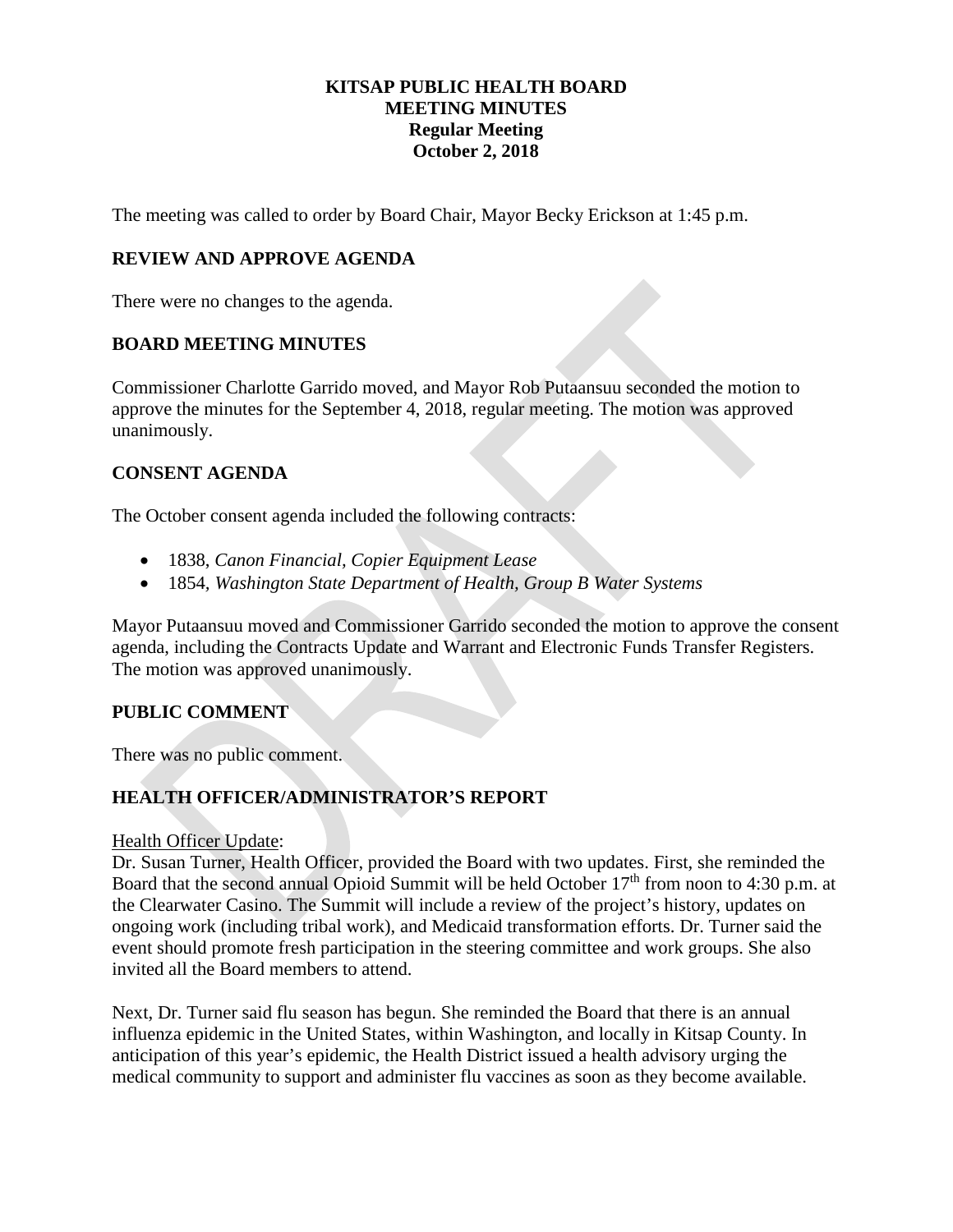Kitsap Public Health Board Regular Meeting October 2, 2018 Page 2 of 7

Dr. Turner explained that the Health District collects influenza surveillance information yearround, and that flu activity in Washington usually peaks in mid-winter. This year, Kitsap started experiencing sporadic influenza activity in August, which is not unusual. Last year, Kitsap experienced 17 flu-related deaths and 13 long term care (LTC) facility outbreaks. In 2016, there were 13 flu-related deaths and 20 LTC facility outbreaks.

Dr. Turner said the Centers for Disease Control and Prevention (CDC) rated last year's flu season as a high severity season. It was also one of the longest seasons. She said that this year's vaccines have been updated since the last flu season. The updated components of the vaccine are H3N2 and the B Component. She said that the nasal spray vaccine was not recommended the last two years, but the formula has been updated this year and is back on CDC list. She said the American Academy of Pediatrics recommends the nasal spray for those who would not normally got vaccinated. She said the CDC promotes that all flu vaccines will be effective. Dr. Turner reminded the Board that people can avoid getting sick by avoiding sick people, encouraging others who are sick to stay home, washing hands often and covering when coughing. She added that those at most risk (and those who care for them) should get vaccinated and seek early medical evaluation if they present symptoms. At risk people include children aged six months to five years, adults aged 50 and older, anyone with chronic diseases or who is immunocompromised, pregnant women, children taking chronic aspirin therapy, long term care facility residents, American Indians and Alaska Natives, and people with very high body mass indexes.

Commissioner Ed Wolfe said he respects Dr. Turner's medical judgement and asked what, in her expertise, supports why people should be vaccinated. Dr. Turner said the CDC is the expert on the issue and states that vaccination is a better tool than washing hands and other preventative measures. She added the vaccine has a 40 to 60 percent effectiveness rate during a normal influenza year. She said the low effectiveness rate of single components the last couple of years has been unusual. She said last year's flu vaccine was 40% effective overall.

Mayor Erickson said she remembers a lot of people getting sick last year and encouraged others to get vaccinated.

There was no further comment.

#### Administrator Update:

Mr. Keith Grellner, Administrator, provided the board with two updates and a report from the Finance Committee meeting.

Mr. Grellner said the Kitsap Sun and Seattle Times recently published a story about the new respite care program run by a collaboration among Harrison Hospital, CHI Franciscan, Catholic Community Services, and Peninsula Community Health Services. Health District Director Katie Eilers is recognized in the story as one of the people who helped spur the development of this program. He said the idea for this program came out of the Kitsap Community Health Priorities plan (KCHP) that was led by the Health District in 2014. He said this is a great example of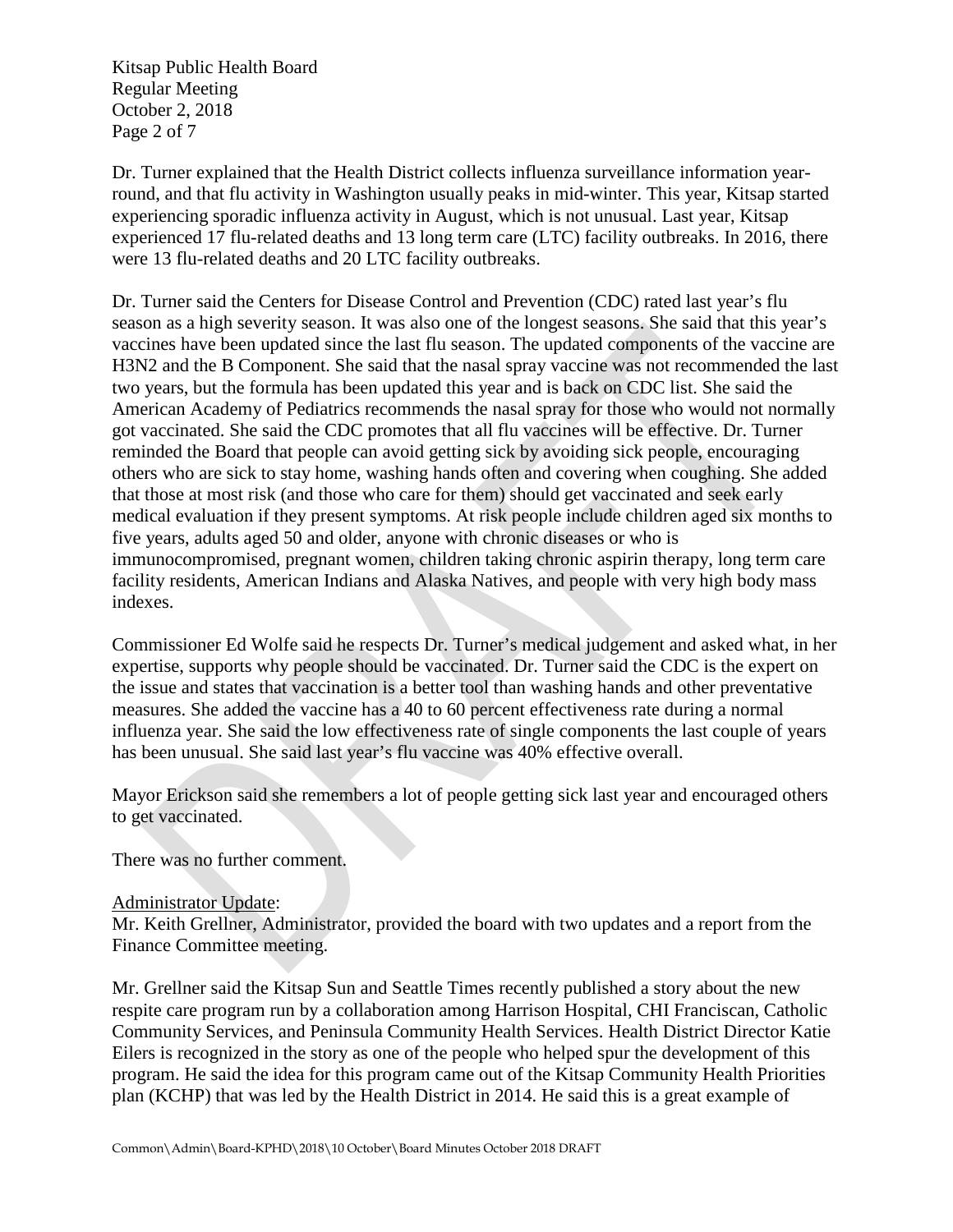Kitsap Public Health Board Regular Meeting October 2, 2018 Page 3 of 7

community collaboration to solve a problem, and the Health District is proud to have been a key partner in this effort.

Next, he informed the Board that the Health District held its first syringe exchange program workgroup meeting on October  $1<sup>st</sup>$ . The workgroup resulted from the syringe exchange program presentation Ms. Eilers gave to the Board last month. He said Mayors Erickson and Wheeler were in attendance, as well as representatives from the City of Bremerton Police and Parks departments, Kitsap County Parks and Recreation, the Health District, and People's Harm Reduction Alliance, the Health District's contractor for syringe exchange.

The purpose of the workgroup is to review the program and to look for opportunities to improve the program and reduce or eliminate the occurrence of illegally discarded syringes in the environment.

He said the workgroup's next meeting is scheduled for November 5<sup>th</sup> and all board members are welcome to attend.

Lastly, Mr. Grellner gave a report from the September  $25<sup>th</sup>$  Finance Committee meeting. Commissioner Garrido and Mayors Erickson and Wheeler are on the Committee. He said the meeting was for information only and no decisions were made by the Committee.

During the Finance Committee meeting on September 25<sup>th</sup>, the Health District presented the following information concerning the year-to-date status for the 2018 Budget, and a summary of the Draft 2019 Budget:

For the 2018 Budget through August  $31^{st}$ :

- The Health District's cash and investments fund balance currently meets the Board's budget policy of having a minimum of two months operating cash, and the Health District projects that at year's-end this budget goal will still be met.
- Year-to-date revenues are currently favorable and running *above* projections (73.8% actual vs. 66.7% target).
- Year-to-date expenditures are currently favorable and running *below* projections (63.8% actual vs. 66.7% target).
- The Health District cautiously projects that it may finish out the year with our budget close to balanced, potentially eliminating (or significantly reducing) the approved use of \$216,991 of reserve funds to balance the budget.

# For the Draft 2019 Budget:

- The Health District is proposing a "status quo" budget for 2019 (i.e., no new programs are being proposed).
- Total Revenues are projected to be about 2.21% higher in 2019 (\$12.35M) than 2018 (\$12.08M).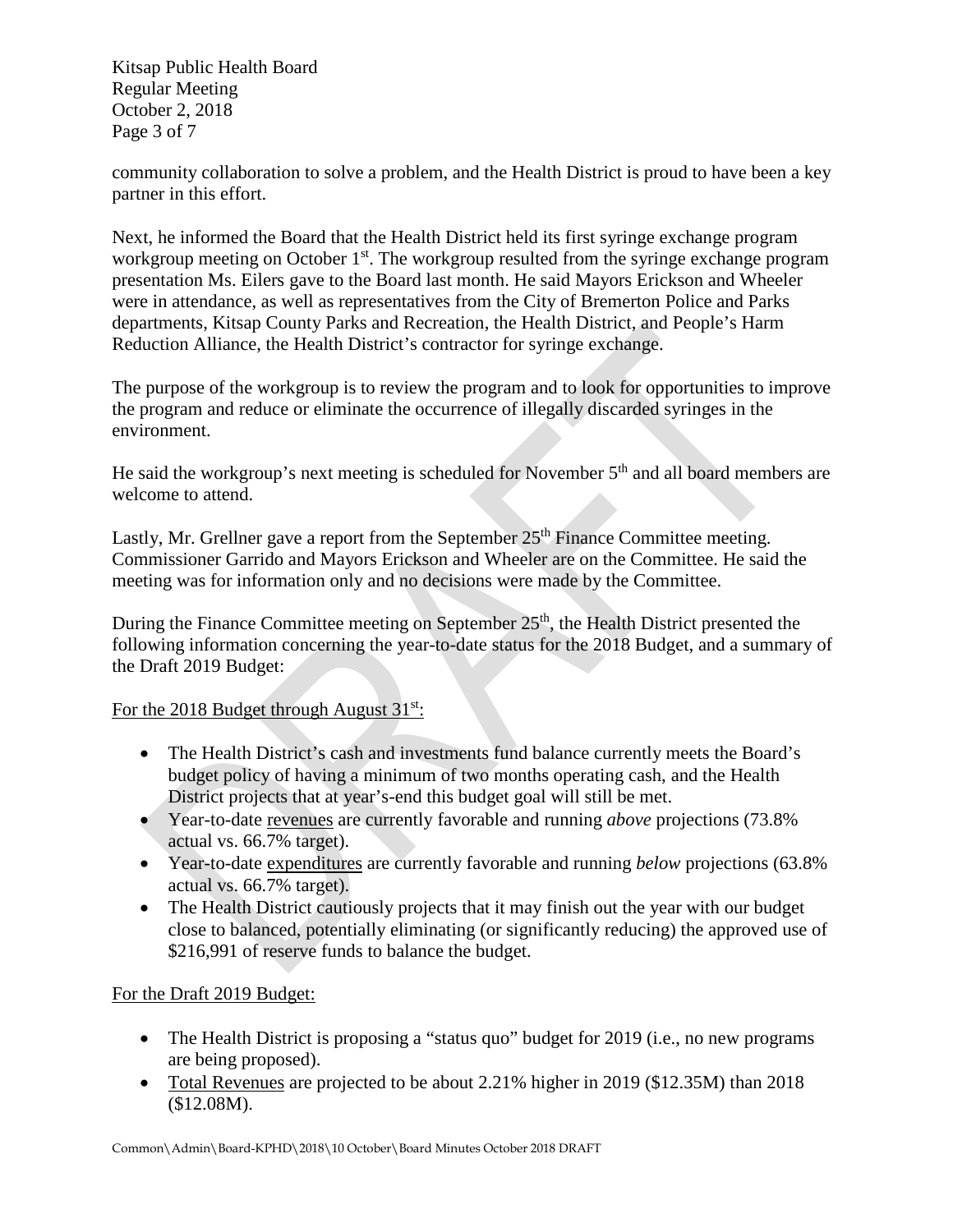Kitsap Public Health Board Regular Meeting October 2, 2018 Page 4 of 7

- Total Expenditures are projected to be about 2.75% higher in 2019 (\$12.63M) than 2018 (\$12.29M).
- Personnel costs are the major expense category in the Draft Budget (79%), like the last six years.
- 101.28 FTE's are proposed for 2019, almost the same as the FTE levels in  $2016 2018$ .
- Non-Personnel Costs are projected to *decrease* by 11.25% primarily due to reductions in Professional Services, Supplies, and computer-related software and hardware.
- Under this status quo budget, the current draft projects a possible deficit of about \$288,000 which would be covered through use of reserves if the Health District is not able to obtain more revenues throughout the budget year --- like budget years 2013 – 2018. However, the Health District is optimistic that it will be able to decrease the deficit through conservative spending practices and new revenues as it has for budget years 2013 – 2017, and likely 2018 (as reported above).
- The Draft 2019 Budget does not include any increases in general public health funding from the state or local board member jurisdictions. The Health District is working diligently to seek Foundational Public Health Services funding from the state and has requested an increase in funding from each local board member jurisdiction. Any funding increases from the state or locals will be used to reduce the current projected deficit.

The Health District is on-track to bring a budget to the Board for approval in December, pending the outcome of negotiations on a new collective bargaining agreement. Additional Finance Committee meetings are scheduled for October 18<sup>th</sup> and November 8<sup>th</sup> if needed. Mr. Grellner said he would keep the Finance Committee informed about the development of the 2019 Budget in preparation for possible budget adoption at the Board's regular meeting in December.

Mayor Putaansuu commented that the budget doesn't account for funding increases from the cities and noted there hasn't been a funding adjustment for population increases. He asked if that would occur. Mr. Grellner said population-based funding adjustments would require a more indepth discussion with the Board, and that it would be great if the Board could discuss a Board funding policy down the road. He said the board has a budget policy, but not a formal funding policy for Board member jurisdictions.

Mayor Erickson said when people need something from public health, they need it now and gave examples of rabid bats and lake issues, among others. She said that often times the Health District is the only jurisdiction that legally can handle these problems. She suggested this be discussed by finance committee after budget season.

Mayor Putaansuu stated the population in Port Orchard has grown and said he would be supportive of a funding policy that had a baseline with modest increases related to population. Mr. Grellner thanked Mayor Putaansuu for his support and said it would help the Health District to have a little certainty about funding going forward.

Mayor Kol Medina said he also supports a Board funding policy.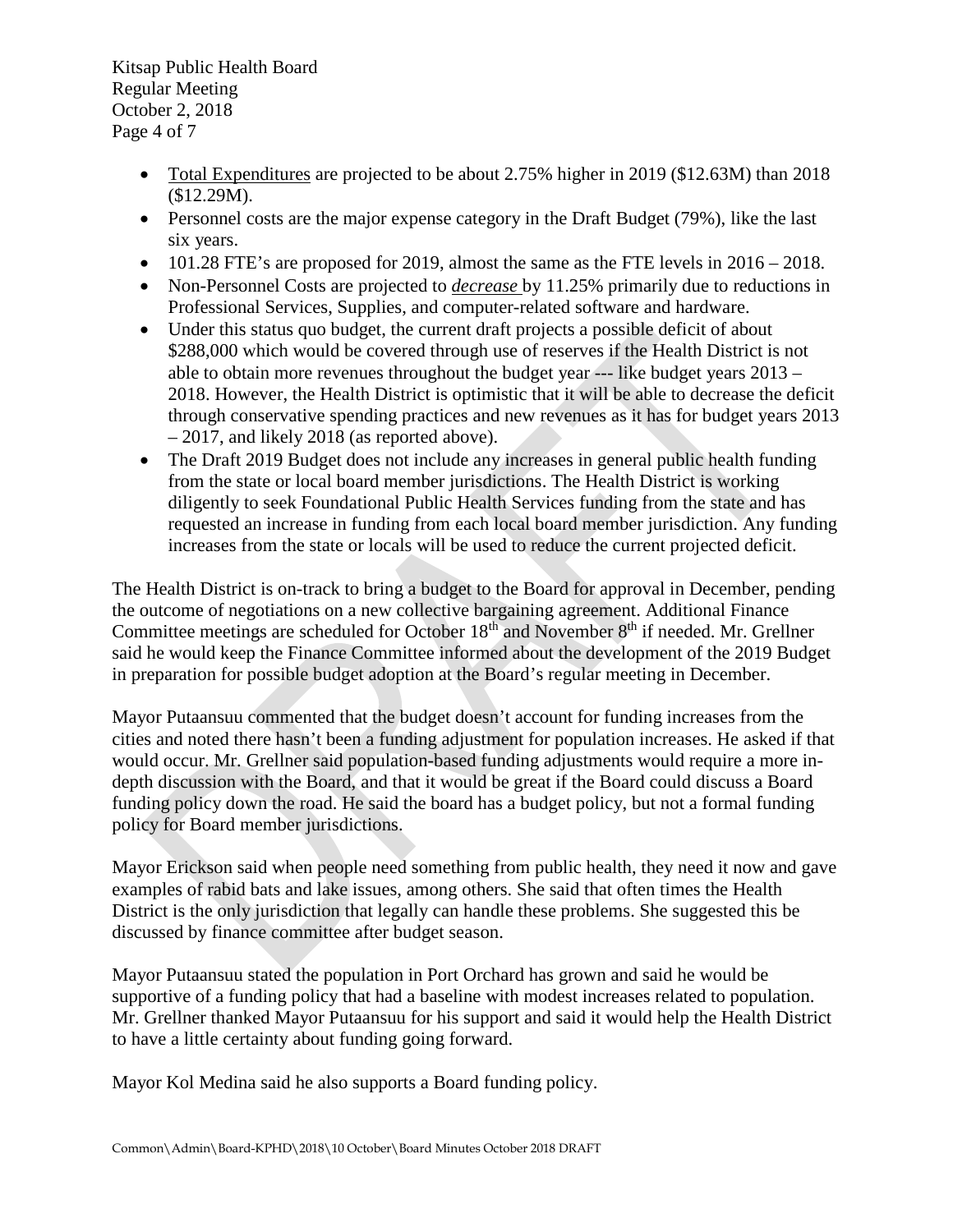Kitsap Public Health Board Regular Meeting October 2, 2018 Page 5 of 7

There was no further comment.

# **REGULATIONS AND PERMITTING OF MOBILE FOOD UNITS/FOOD TRUCKS**

Mr. Grellner introduced Ms. Dayna Katula, the new Food and Living Environment program manager.

Ms. Katula provided the Board with a presentation on the Health District's permitting process for mobile food units (i.e., food trucks). The presentation included information and additional details about the following:

- Mobile food unit definitions;
- The current Health District permitting process;
- Emerging mobile food unit regulatory issues; and
- A mobile food unit cross-jurisdictional pilot project.

Ms. Katula explained that food trucks have been around for over a century, but the industry has exploded in the last 10 years. She said the food truck industry is pushing for some changes in legislature and a new bill was recently approved which no longer requires food trucks to be attached to a brick and mortar building. Another proposed change increases the allowable maximum distance between the food truck and a readily accessible employee restroom.

Ms. Katula also explained that when food trucks move from county to county or local jurisdiction to local jurisdiction, the laws and regulations change, and the food trucks must adhere to those regulations. Because of this, a mobile unit cross jurisdictional pilot program is being developed by other local health jurisdictions around Puget Sound with input and guidance from the Washington State Department of Health. The program aims to make it easier for food trucks to operate within any of the five counties participating in the program. The program is still in the beginning stages of the process and is currently working on a universal plan review application. Ms. Katula explained that two of the biggest challenges of multi-jurisdictional permitting are responding to food borne illness outbreaks and differing fee structures. She said once all these things are worked out, the program will launch.

Mayor Rob Putaansuu asked if each county will still have its own fee and review or if there will be one fee for all the jurisdictions. Ms. Katula said this is still being worked out as far as permitting. However, she said with plan review, the food truck will go through whatever local health jurisdiction their kitchen is located in for their review.

Mayor Erickson said it is her understanding that King, Pierce, and Snohomish counties have a cooperative agreement that food trucks can travel between the three counties. Ms. Katula explained that Snohomish is accepting King's plan reviews as a pilot project but was not sure if it is a permanent change and does not apply to permitting.

Mayor Erickson said it would be nice if all the jurisdictions could have one permit that can be used by the mobile units in all the jurisdictions. She asked if this is the goal. Ms. Katula said that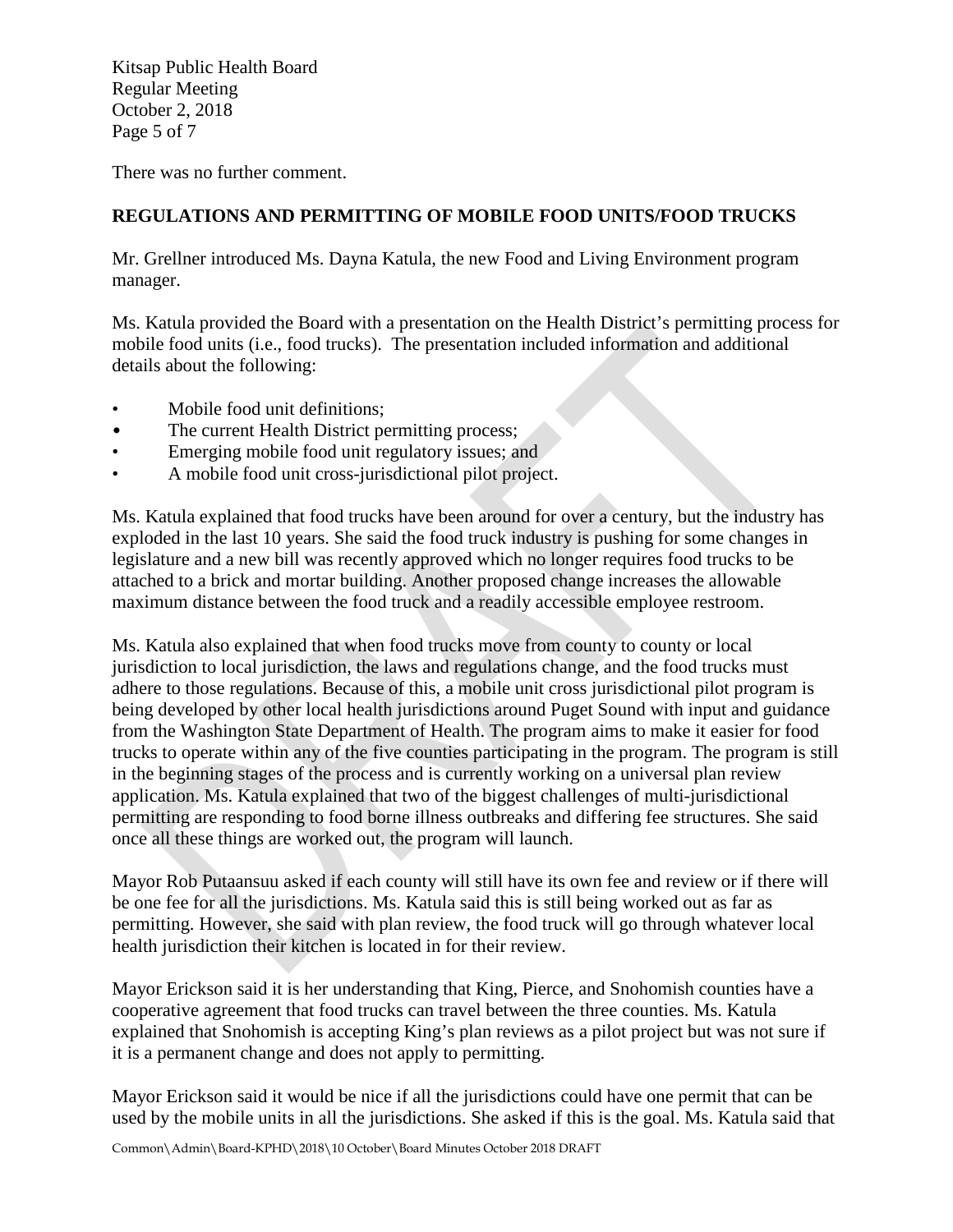Kitsap Public Health Board Regular Meeting October 2, 2018 Page 6 of 7

will be determined by the pilot project. She added that this could pose an issue if a truck is permitted in Tacoma but violated health codes while operating in another jurisdiction, such as Kitsap. That Health District may not have authority to act.

Commissioner Wolfe asked if there was 24 mobile units permitted in the pilot project. Ms. Katula clarified that there are not currently any permitted under the pilot project, but there are 24 permanently permitted units in Kitsap county.

Mayor Erickson said that in Poulsbo, mobile units are required to have a temporary use permit, which is expensive. The city is currently working to eliminate the current process. She said there is a lot of interest in the food truck industry in the north end of the county, and that it will be great to move the pilot project forward.

Mayor Medina said it has always gotten the sense that food trucks are highly regulated. He said food trucks seem like a simple concept and it has surprised him how regulated they are. He asked if they are more regulated than a regular restaurant. Ms. Katula explained that food trucks are held to the same standards as any other food establishment and are given one additional inspection because they make the food in one location and serve it in another.

Mayor Medina said perhaps the challenge for food truck operators is getting permits to operate in certain locations.

Mayor Erickson added that she had two food truck operators talk to her about the barriers of high regulation on food trucks and difficulty traveling between counties as far as fees and process.

Mr. Grellner explained that the challenge in food trucks moving between counties is that the Health District can't inspect a food truck in another county. He reiterated what Ms. Katula said, that food trucks are not regulated any more than any other restaurant, but they encounter more challenges to serve food safely because they move around. He said if the Health District can't guarantee that food will be safe, this is a problem for the public.

There was no further comment.

# **EXECUTIVE SESSION: PURSUANT TO RCW 42.30.140(4)(B), DISCUSSION RELATED TO COLLECTIVE BARGAINING**

At 2:29 p.m., Mayor Erickson announced the Board would adjourn for approximately 30 minutes for an Executive Session for discussion related to collective bargaining. Mayor Erickson said there would be no additional business and the regular meeting would adjourn immediately following executive session.

At 3:00 p.m., Mayor Erickson announced that the Executive Session had ended and opened the meeting to regular session.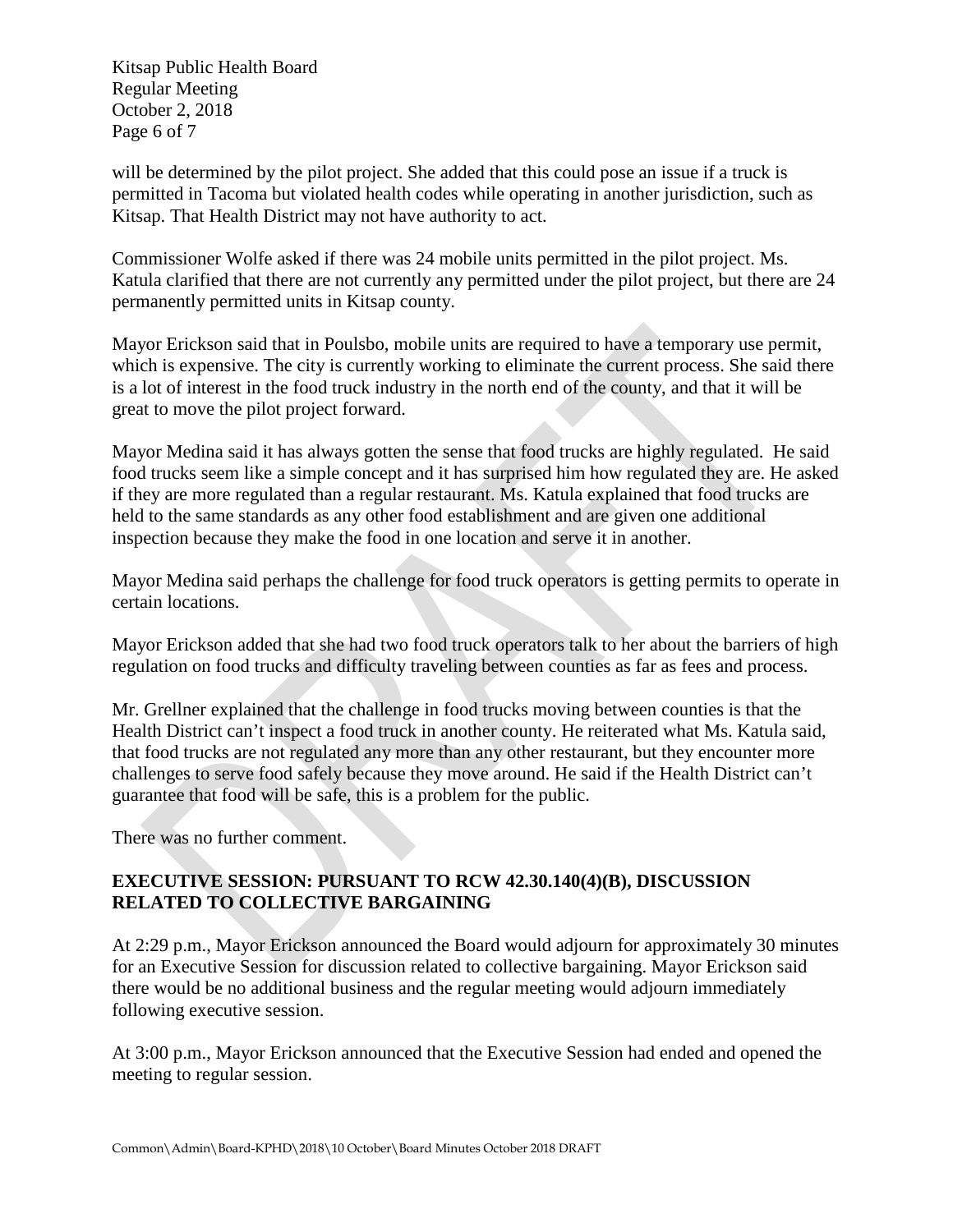Kitsap Public Health Board Regular Meeting October 2, 2018 Page 7 of 7

#### **ADJOURN**

There was no further business; the meeting adjourned at 3:00 p.m.

**\_\_\_\_\_\_\_\_\_\_\_\_\_\_\_\_\_\_\_\_\_\_\_\_\_\_\_\_\_\_\_\_\_ \_\_\_\_\_\_\_\_\_\_\_\_\_\_\_\_\_\_\_\_\_\_\_\_\_\_\_\_\_\_\_ Becky Erickson Keith Grellner Kitsap Public Health Board Administrator** 

**Board Members Present:** *Mayor* Becky Erickson; *Commissioner* Charlotte Garrido; *Mayor* Kol Medina; *Mayor* Rob Putaansuu; *Mayor* Greg Wheeler; *Commissioner* Ed Wolfe.

**Board Members Absent:** *Commissioner* Rob Gelder*.*

**Community Members Presen**t: Tad Sooter, *Kitsap Sun;* Rod Younker, *Summit Law Group.*

**Staff Present:** Angie Berger, *Administrative Assistant, Administration;* Katie Eilers, *Director, Community Health Division;* Piyanate Fay*, Intern, Food and Living Environment;* Karen Holt, *Program Manager, Human Resources;* Dayna Katula, *Manager, Food and Living Environment;* Ross Lytle, *Senior Environmental Health Specialist, Food and Living Environment;* Megan Moore*, Community Liaison, Chronic Disease Prevention;* Niels Nicolaisen, *Senior Environmental Health Specialist, Food and Living Environment;* Dr. Susan Turner, *Health Officer, Administration;* Jim Zimny, *Assistant Director, Environmental Health Division.*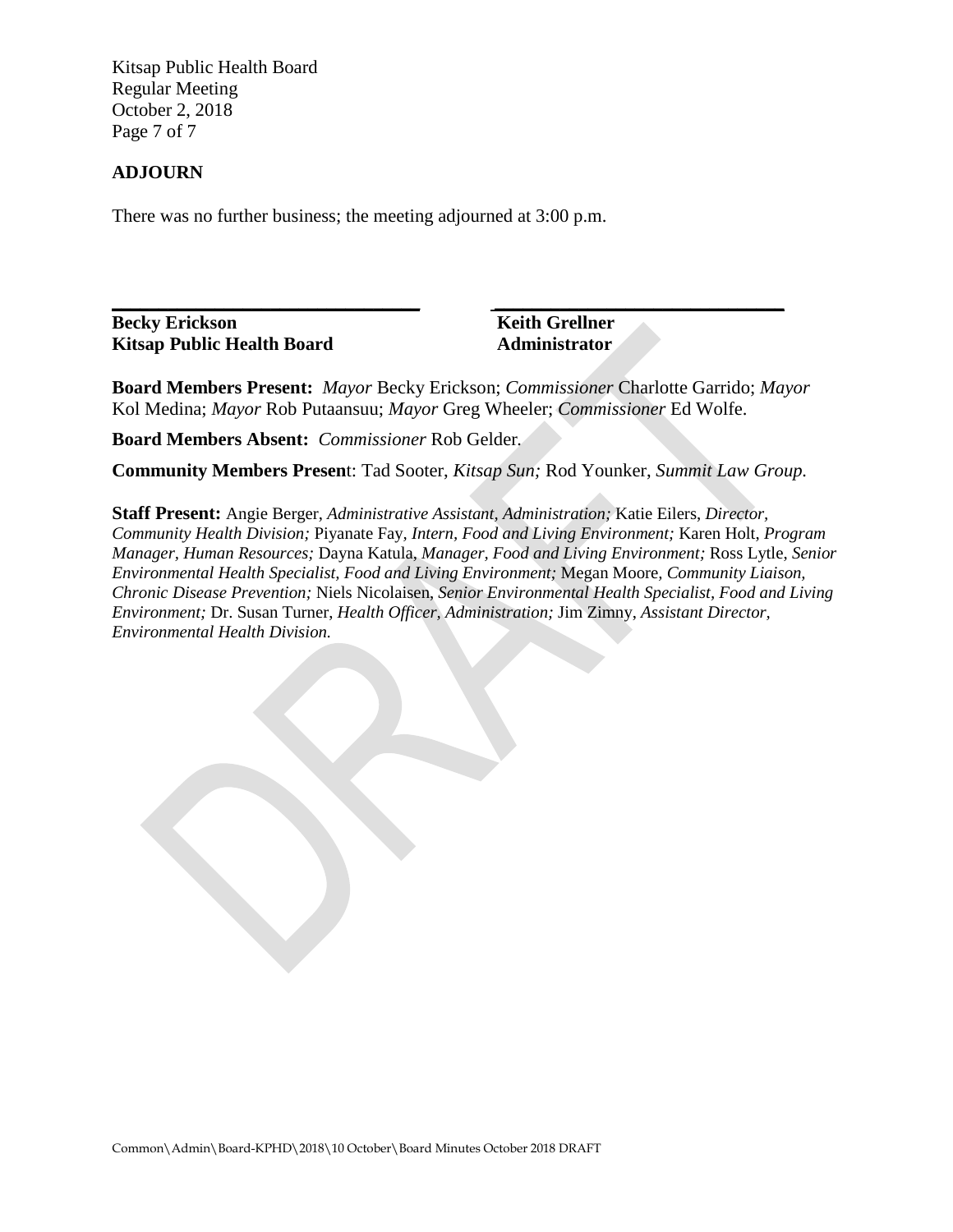

345 6th Street, Suite 300 Bremerton, WA 98337 360-728-2235

# MEMO

**To:** Kitsap Public Health Board

**From:** Jan Brower, BA, MA, RS, Solid & Hazardous Waste Program Manager

**Date:** November 6, 2018

**Re:** Comparison of Statewide Secure Medicine Return (SMR) Law (RCW69.48) to Kitsap Public Health District's SMR Ordinance (Health Board Ordinance 2016-02)

At the Board's request, attached is a brief comparison of the [statewide SMR law](http://app.leg.wa.gov/RCW/default.aspx?cite=69.48) to the [Health](http://www.kitsappublichealth.org/information/files/Ordinance%202016-02%20Secure%20Medicine%20Return.pdf)  [District's SMR](http://www.kitsappublichealth.org/information/files/Ordinance%202016-02%20Secure%20Medicine%20Return.pdf) Ordinance passed in late 2016 and implemented in 2017-2018. The attached table provides a more detailed comparison, showing how the various parts of the statewide law compare to the Health District's Ordinance. Differences have been highlighted and summarized below.

**RCW 69.48 –** The statewide SMR, was signed by the Governor on March 22, 2018 with an effective date of June 7, 2018. The new law requires the following:

- Drug manufacturers must submit a Drug Take-back Plan to the Department of Health (DOH) by July 1, 2019.
- Each city and town must have a minimum of one collection site, plus one additional collection site for every 50K residents within the population center (city or town plus 10 mile radius of unincorporated area)
- mail-back options and/or collection events for underserved areas
- education and promotion efforts
- paid for by manufacturers
- annual reporting
- review and update plan every 4 years
- enforcement authority to DOH
- our local program will operate for one year following the start of the State program.



kitsappublichealth.org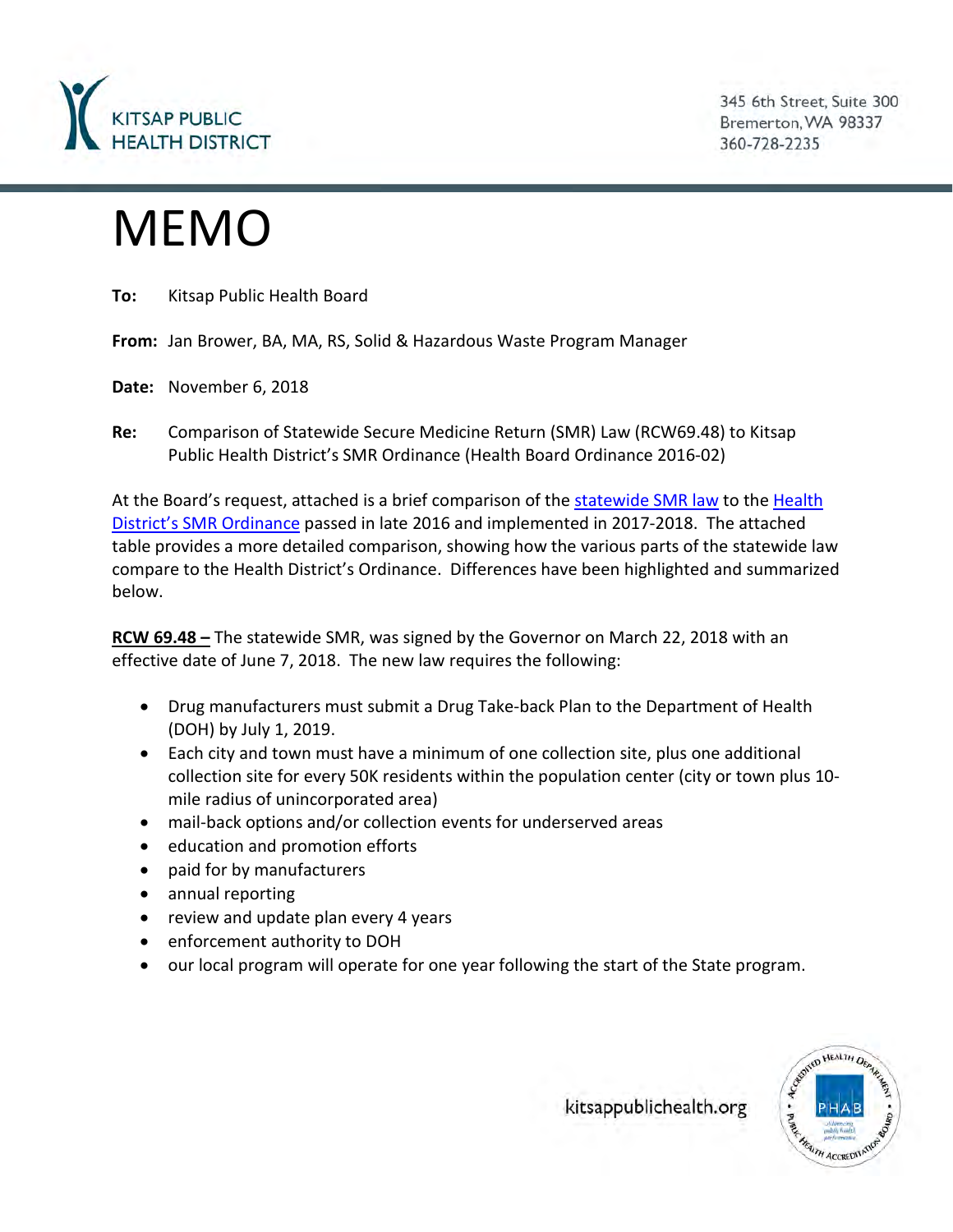BOH Memo-SMR Regulation Update November 5, 2018 Page 2

#### **Substantive Differences**

The primary difference between our local SMR regulation and the new state law is the convenience standard. Both the local ordinance and the state law require one collection site in each city/town, but the local ordinance requires one additional collection site for every 30,000 people, whereas the state law requires one additional location for every 50,000 people. The Kitsap regulations governs SMR activities in Kitsap County until 12 months after state plan implementation.

The other difference is that the local Kitsap ordinance and program is already in effect and in use, whereas the earliest that the state law's program will take effect is April 2020.

#### **Recommended Action**

None --- for information and discussion only.

Please contact me with questions, concerns, or comments via phone at (360) 728-2310 or via email at [jan.brower@kitsappublichealth.org](mailto:jan.brower@kitsappublichealth.org) .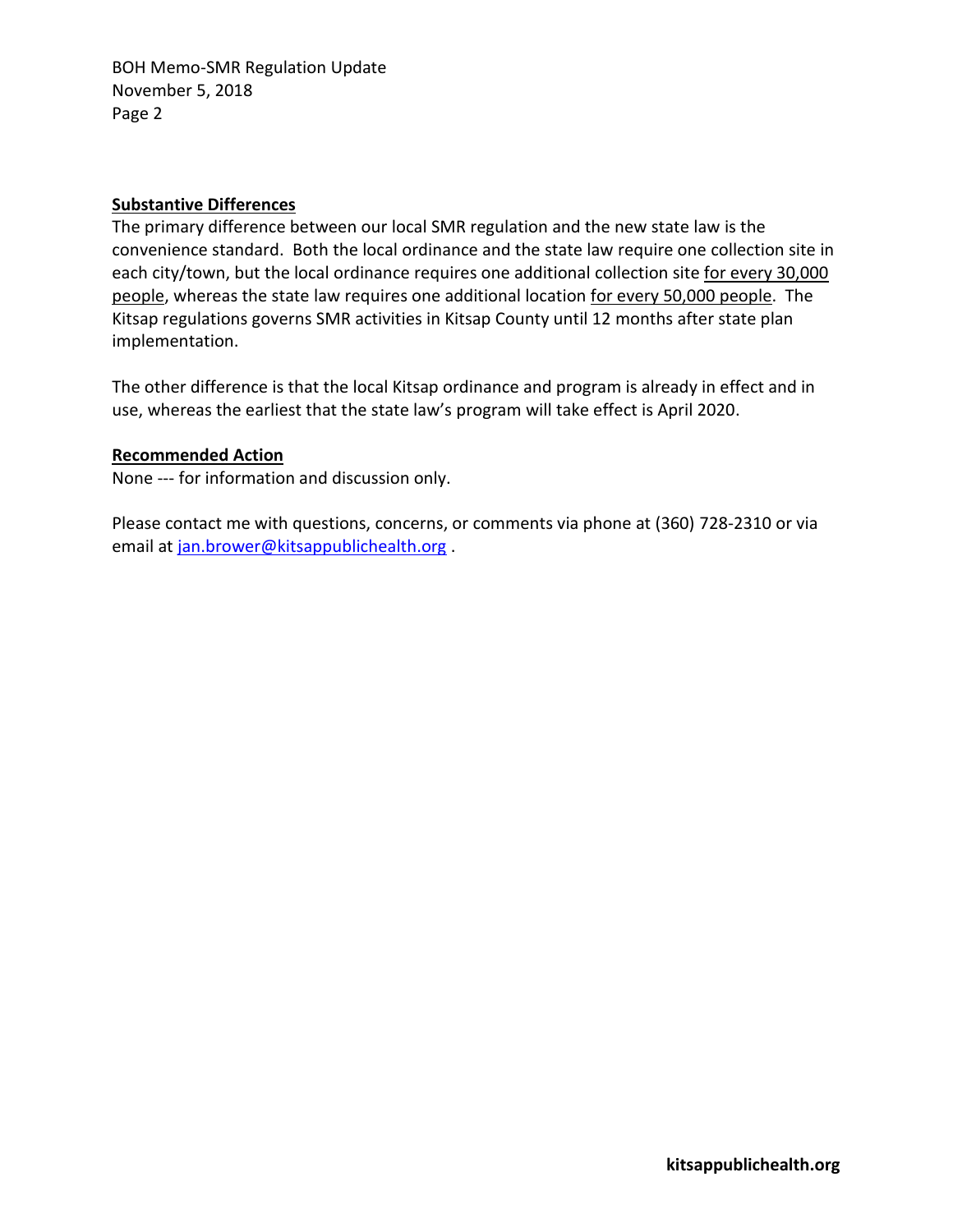#### **RCW 69.48 Kitsap Secure Medicine Return Ordinance 1. Local Laws (Local Preemption).** No new local ordinances regulating collection and disposal of drugs from residents once state law takes effect. Existing local laws grandfathered during a transition period. Local Secure Medicine Return Regulations in effect when state law takes effect continue until **12 months** after the start of the statewide drug take-back program. During the transition period, manufacturers must work to incorporate the local programs into the statewide program. Not applicable. **2. Implementation Deadlines. June 7, 2018** - RCW effective date. **September 2018** – distributors must provide a list of drug manufacturers for medicines sold in Washington State. **March 2019** – manufacturers must notify all potential authorized collectors of opportunity to host a drop box. **July 2019** – manufacturers submit program plan to DOH for review. **October 2019** – DOH must approve or reject the plan. **April 2020 – Earliest potential Start of Statewide Drug Take-back Program April 2021– Earliest potential State pre-emption of Kitsap regulated Drug Takeback Program** Kitsap Program Start Date: **March 22, 2018 – program initiated - Currently operational with 12 locations, 3-5 more to be added shortly. 3. Producer Participation Requirements.** Every manufacturer whose "covered drugs" are sold in WA must participate in an approved drug take-back program, either individually or as a group. Program may be operated by the producer(s) or by an organization they hire. The definition of "covered manufacturer" is based on definitions used in WA State statute and used by the FDA. Manufacturer does not include retailers with a store brand drug or compounding pharmacists. Kitsap ordinance is substantively same as state bill on producer participation and the definition of "producer" or "manufacturer" Kitsap Ordinance defines a standard stewardship plan that producers must participate in but allow a producer or group of producers to form an independent stewardship plan. **4. Medicines Accepted from Residents.** Every collection site or method must accept: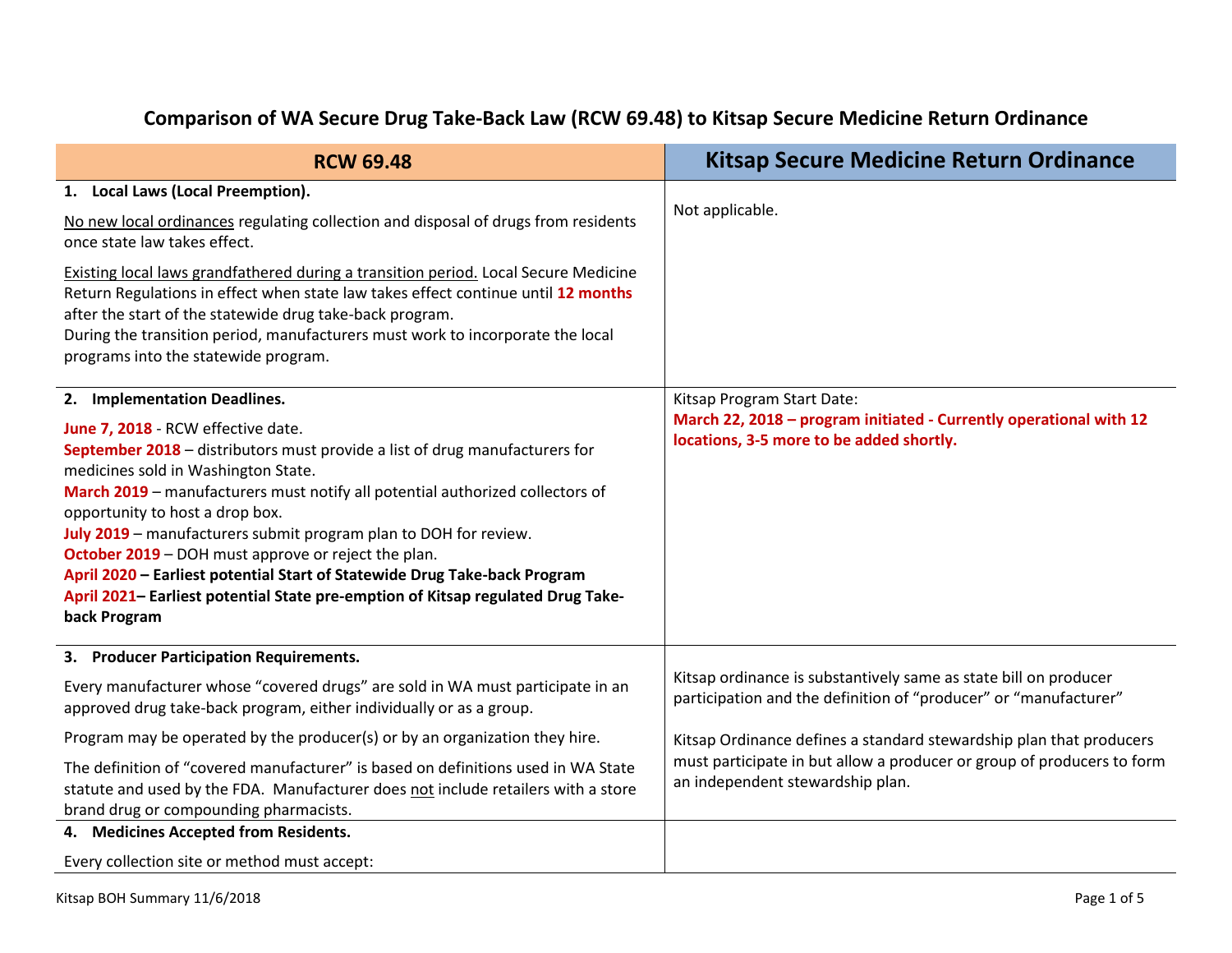| <b>RCW 69.48</b>                                                                                                                                                                                                                                                                                                                                                                                                                                                                                                                                                                                                                                                                                                                                                                                                                                                                                                                                                                                                                                      | <b>Kitsap Secure Medicine Return Ordinance</b>                                                                                                                                                                                                                                                                                                                                                                                                                                            |
|-------------------------------------------------------------------------------------------------------------------------------------------------------------------------------------------------------------------------------------------------------------------------------------------------------------------------------------------------------------------------------------------------------------------------------------------------------------------------------------------------------------------------------------------------------------------------------------------------------------------------------------------------------------------------------------------------------------------------------------------------------------------------------------------------------------------------------------------------------------------------------------------------------------------------------------------------------------------------------------------------------------------------------------------------------|-------------------------------------------------------------------------------------------------------------------------------------------------------------------------------------------------------------------------------------------------------------------------------------------------------------------------------------------------------------------------------------------------------------------------------------------------------------------------------------------|
| Prescription drugs, including controlled substances<br>Over-the-counter drugs<br>in all forms (pill, liquid, cream, patch), including in medical devices like prefilled<br>$\bullet$<br>injector products with covered needle<br>includes vet medicines from residential sources.<br>$\bullet$                                                                                                                                                                                                                                                                                                                                                                                                                                                                                                                                                                                                                                                                                                                                                        | Kitsap ordinance is substantively same as state bill in medicines that<br>must be accepted.                                                                                                                                                                                                                                                                                                                                                                                               |
| If any "covered drug" cannot be comingled in the drop box, then manufacturers<br>must provide an "alternative collection method".                                                                                                                                                                                                                                                                                                                                                                                                                                                                                                                                                                                                                                                                                                                                                                                                                                                                                                                     |                                                                                                                                                                                                                                                                                                                                                                                                                                                                                           |
| Not accepted:<br>OTC drugs that are cosmetics, e.g. lip balm.<br>$\bullet$<br>vitamins, supplements, herbal, homeopathic products;<br>$\bullet$<br>pet pesticide products;<br>$\bullet$<br>drugs for which manufacturers already provide a take-back program as part of a FDA<br>$\bullet$<br>approved REMS strategy or for a biological product;<br>empty medical devices;<br>$\bullet$<br>pharmaceutical wastes from business sources.<br>$\bullet$                                                                                                                                                                                                                                                                                                                                                                                                                                                                                                                                                                                                 |                                                                                                                                                                                                                                                                                                                                                                                                                                                                                           |
| 5. Convenient Collection System.                                                                                                                                                                                                                                                                                                                                                                                                                                                                                                                                                                                                                                                                                                                                                                                                                                                                                                                                                                                                                      |                                                                                                                                                                                                                                                                                                                                                                                                                                                                                           |
| Must provide reasonably convenient and equitable access for all residents.<br>Multipart "service convenience goal":<br>"Opt-in" for Drop Box Locations: Any DEA- authorized pharmacy or<br>a)<br>clinic/hospital, or law enforcement agency, that volunteers to host drop box<br>must be included. All collectors participate voluntarily.<br>b) Minimum Number of Drop Boxes: At least 1 drop box in every city or town. Plus<br>1 additional drop box for every 50,000 residents.<br>Unincorporated areas: In areas outside cities/towns and on islands, a drop box<br>C)<br>must be provided at every potential authorized collector (unless collector is<br>unwilling or unqualified).<br>Other collection methods to fill in service gaps: In areas where the minimum<br>$\mathsf{d}$<br>number of drop boxes cannot be arranged, periodic collection events must be<br>provided.<br>e) Mail-back: prepaid return mailers must be provided to any resident on request;<br>and provided to any retail pharmacy that offers to distribute mailers. | a) Kitsap ordinance has "opt-in" requirement pharmacies and police<br>station.<br>b) The minimum number of drop boxes:<br>Kitsap: 1 drop box per city/town with potential collector plus 1<br>additional drop box per 30,000 population<br>c) Kitsap ordinance requires mail-back or collection events to fill in<br>gaps in drop boxes.<br>d) Kitsap ordinance requires mailers upon request to homebound<br>residents, to their home service providers, or anyone who requests<br>them. |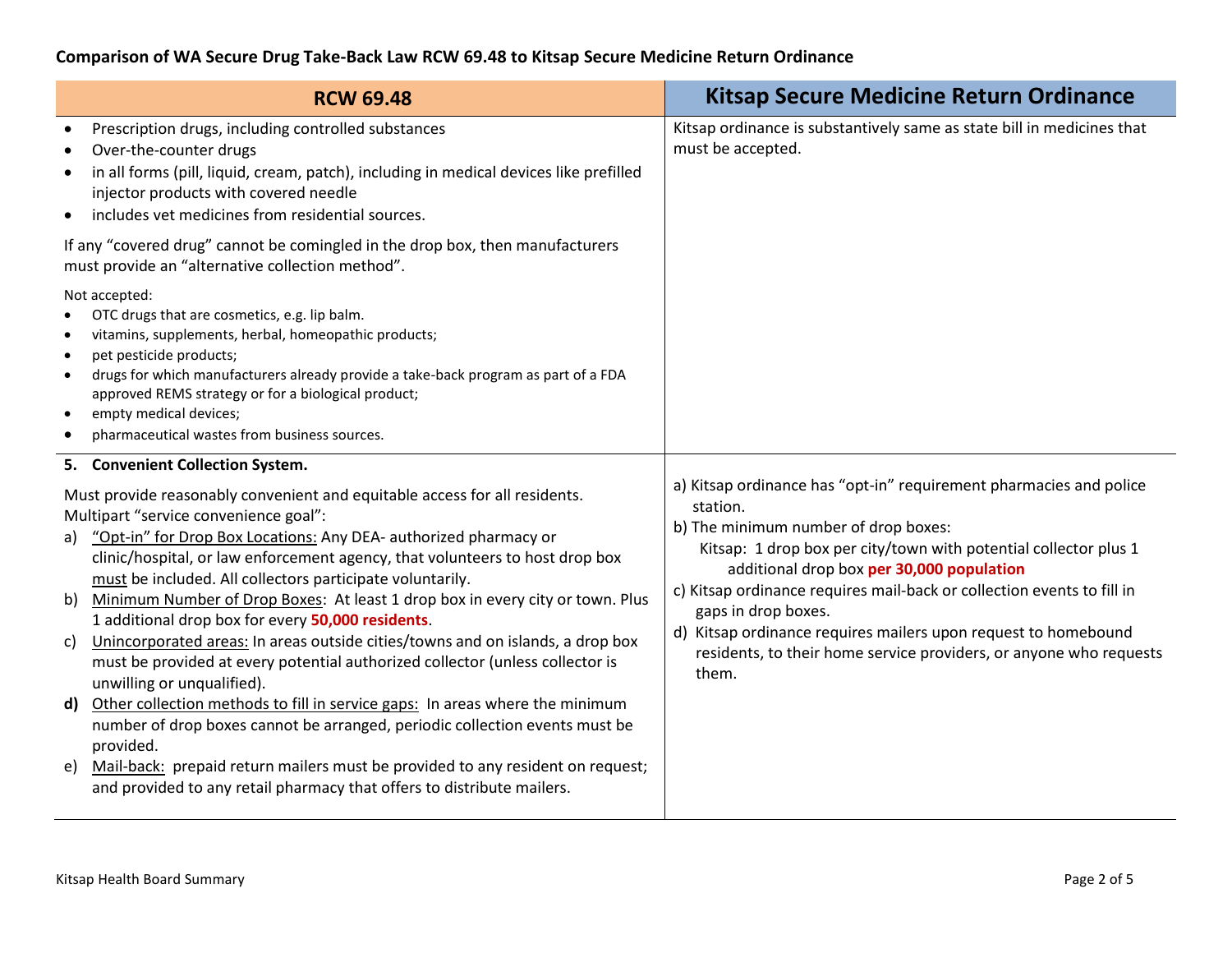| <b>RCW 69.48</b>                                                                                                                                                                                                                                                                                                                                                | <b>Kitsap Secure Medicine Return Ordinance</b>                                                                                                                                                                                                                                                                      |
|-----------------------------------------------------------------------------------------------------------------------------------------------------------------------------------------------------------------------------------------------------------------------------------------------------------------------------------------------------------------|---------------------------------------------------------------------------------------------------------------------------------------------------------------------------------------------------------------------------------------------------------------------------------------------------------------------|
| The program must service drop boxes on a schedule that meets the needs of each<br>collection site.                                                                                                                                                                                                                                                              |                                                                                                                                                                                                                                                                                                                     |
| Alternative collection methods must be provided for any covered drugs that cannot<br>be comingled with other covered drugs in drop boxes, mailers, or at collection<br>events.                                                                                                                                                                                  |                                                                                                                                                                                                                                                                                                                     |
| Medicine manufacturers must propose goals for collection amounts in their<br>stewardship plan and explain how they achieved those goals in their annual report.                                                                                                                                                                                                 |                                                                                                                                                                                                                                                                                                                     |
| 6. Secure and Confidential Protocols for Handling Medicines & Packaging.                                                                                                                                                                                                                                                                                        |                                                                                                                                                                                                                                                                                                                     |
| The drug take-back program must:<br>Use secure drug collection and handling procedures per the DEA's Rule and<br>other federal & state laws.<br>Protect confidential patient information on packaging.<br>Recycle packaging to the extent feasible.                                                                                                             | Kitsap ordinance is substantively same as state bill on secure and<br>confidential protocols.                                                                                                                                                                                                                       |
| 7. Environmentally Sound Drug Disposal.                                                                                                                                                                                                                                                                                                                         |                                                                                                                                                                                                                                                                                                                     |
| Collected medicines must be destroyed at a properly permitted hazardous waste<br>facility.                                                                                                                                                                                                                                                                      | Kitsap ordinance is same as state bill on required disposal methods<br>and facilities.                                                                                                                                                                                                                              |
| DOH/Ecology may approve alternative methods:<br>Use of a large municipal waste combustor (e.g. a Waste-to-Energy facility)<br>because of cost or logistical barriers to using a hazardous waste facility.<br>Use of alternative disposal technologies that provide superior environmental and<br>٠<br>human health protection to high temperature incineration. |                                                                                                                                                                                                                                                                                                                     |
| 8. Program Promotion & Evaluation.                                                                                                                                                                                                                                                                                                                              |                                                                                                                                                                                                                                                                                                                     |
| Medicine manufacturers must conduct public education and outreach to:<br>promote safe storage of medicines in the home;<br>explain use of drug take-back program to residents, pharmacists, retailers, health<br>$\bullet$<br>professionals, etc.;<br>discourage disposal of drugs in the solid waste, sewer or septic systems.                                 | Most promotion requirements in local ordinances are substantively<br>same as state bill.<br>All local ordinances require producers to discourage disposal of<br>drugs in solid waste and sewer systems.<br>Some differences in the public awareness surveys that producers<br>$\bullet$<br>are required to conduct. |
| Manufacturers education activities must include:                                                                                                                                                                                                                                                                                                                |                                                                                                                                                                                                                                                                                                                     |
| Kitsap Health Board Summary                                                                                                                                                                                                                                                                                                                                     | Page 3 of 5                                                                                                                                                                                                                                                                                                         |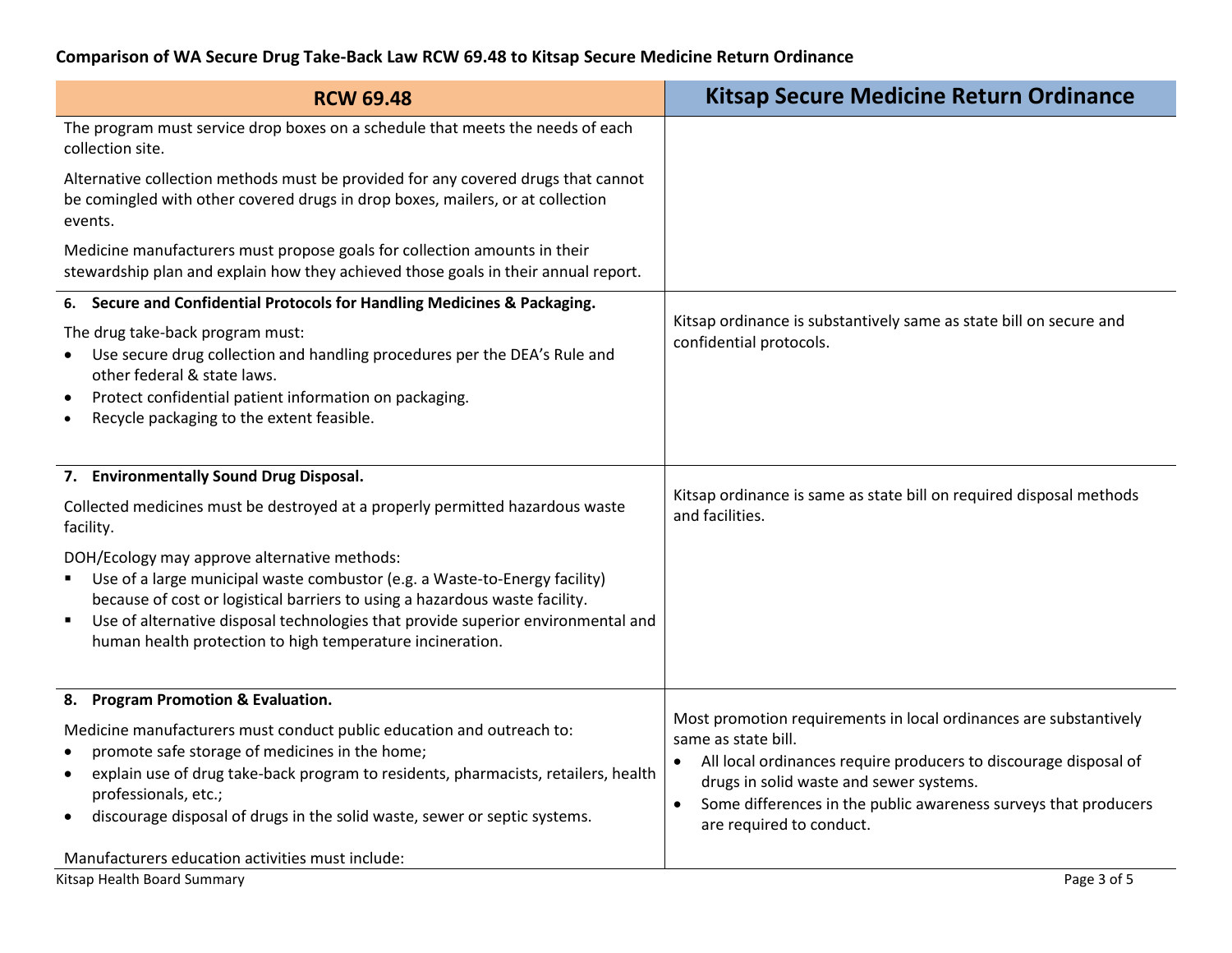| <b>RCW 69.48</b>                                                                                                                                                                                                                                                                                                                                                                         | <b>Kitsap Secure Medicine Return Ordinance</b>                                                                                                                                        |
|------------------------------------------------------------------------------------------------------------------------------------------------------------------------------------------------------------------------------------------------------------------------------------------------------------------------------------------------------------------------------------------|---------------------------------------------------------------------------------------------------------------------------------------------------------------------------------------|
| website & toll-free telephone number<br>$\checkmark$<br>materials for pharmacies, health-care facilities, etc.<br>$\checkmark$<br>easily recognizable drop box design & clear instructions<br>$\checkmark$<br>plain language and images, understandable to all residents.<br>✓<br>If multiple stewardship plans are approved, the plans must coordinate their<br>promotional activities. | The Kitsap ordinances requires that pharmacies distribute the<br>$\bullet$<br>manufacturers' materials to customers upon request.                                                     |
| Manufacturers must annually evaluate the effectiveness of program promotion.                                                                                                                                                                                                                                                                                                             |                                                                                                                                                                                       |
| Department of Health must conduct a public awareness survey after the first<br>program year, and biennially. Result may require modification of the programs<br>promotion and outreach to better achieve widespread awareness.                                                                                                                                                           |                                                                                                                                                                                       |
| Pharmacies are encouraged to promote the program.                                                                                                                                                                                                                                                                                                                                        |                                                                                                                                                                                       |
| Pharmacies must provide the manufacturer's materials to customers upon request.                                                                                                                                                                                                                                                                                                          |                                                                                                                                                                                       |
| State agencies must promote safe medicine storage and use of drug take-back<br>program through their normal communication methods.                                                                                                                                                                                                                                                       |                                                                                                                                                                                       |
| Local health jurisdictions and governments are encouraged to promote the drug<br>take-back program.                                                                                                                                                                                                                                                                                      |                                                                                                                                                                                       |
| 9. Producer Financing & Shared Stakeholder Responsibilities.                                                                                                                                                                                                                                                                                                                             | Kitsap ordinance is substantively same as state bill on producer<br>financing responsibilities.<br>Kitsap ordinance is silent on how producers apportion costs amongst<br>themselves. |
| Drug manufacturers are primarily responsible for financing and providing the                                                                                                                                                                                                                                                                                                             |                                                                                                                                                                                       |
| stewardship program.<br>Manufacturers may not charge a specific fee to consumers at point-of-sale or at<br>$\bullet$<br>point-of-collection.                                                                                                                                                                                                                                             |                                                                                                                                                                                       |
| Manufacturers must apportion costs based on their sales revenue in WA. Sec. 5.<br>$\bullet$<br>Collection supplies for drop-off sites including drop boxes, prepaid mailers, and<br>$\bullet$<br>any collection events.                                                                                                                                                                  |                                                                                                                                                                                       |
| Transportation and final disposal of collected drugs.<br>$\bullet$                                                                                                                                                                                                                                                                                                                       |                                                                                                                                                                                       |
| Program promotion and evaluation.<br>$\bullet$<br>Law enforcement staff time for any collection events.<br>$\bullet$                                                                                                                                                                                                                                                                     |                                                                                                                                                                                       |
| Administrative costs.                                                                                                                                                                                                                                                                                                                                                                    |                                                                                                                                                                                       |
| Payment of fees to DOH to reimburse agency oversight costs.<br>$\bullet$                                                                                                                                                                                                                                                                                                                 |                                                                                                                                                                                       |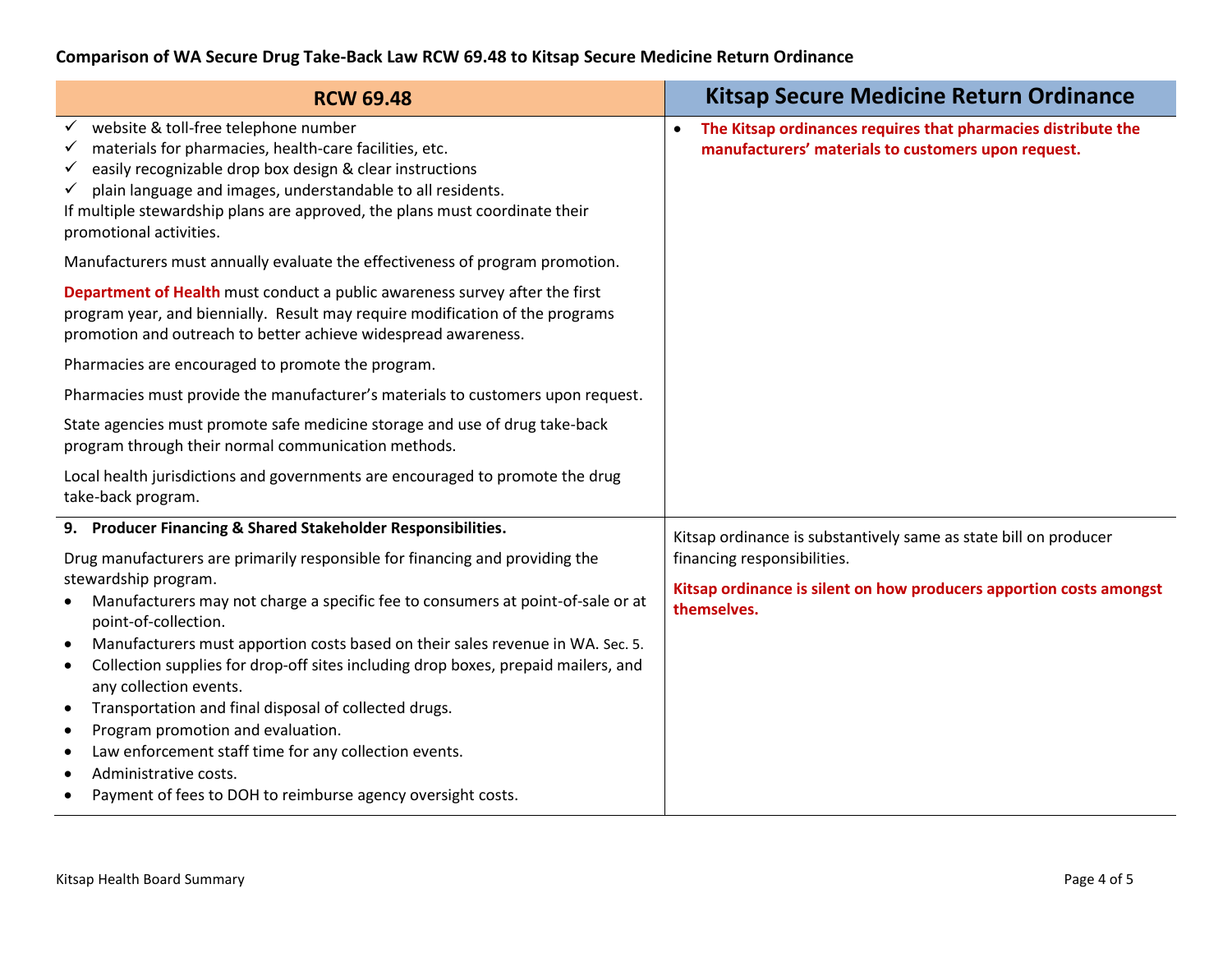| <b>RCW 69.48</b>                                                                                                                                                                                                                                                                                                                                                                    | <b>Kitsap Secure Medicine Return Ordinance</b>                                                                                                                                                                                                                                     |
|-------------------------------------------------------------------------------------------------------------------------------------------------------------------------------------------------------------------------------------------------------------------------------------------------------------------------------------------------------------------------------------|------------------------------------------------------------------------------------------------------------------------------------------------------------------------------------------------------------------------------------------------------------------------------------|
| 10. Annual Reporting.<br>Drug manufacturers must report annually on program results, including:<br>pounds of medicines collected, by each collection method;<br>program operations and activities;<br>annual evaluation of how goals were met, and effectiveness of program<br>promotion;<br>total expenditures for the program.                                                    | Kitsap ordinance is substantively same as state bill for annual<br>reporting.                                                                                                                                                                                                      |
| 11. Oversight & Enforcement by Govt. Agency.<br>Oversight by the Department of Health.<br>Review/approve program plan. Review any plan changes.<br>€<br>Ensure compliance<br>Investigate complaints.<br>Review annual reports.<br>$\bullet$                                                                                                                                         | Kitsap ordinance is substantively like state bill in government's role in<br>oversight and compliance. Local enforcement processes are utilized.<br>Kitsap ordinance includes an annual report by the Health District to<br>their Health Board on the program's status and impact. |
| DOH shall report to the Legislature after a drug take-back program has been<br>approved, after the $1st$ year of program operation, and biennially after that.<br>DOH will contract with WA Poison Center to conduct a public survey prior to start of<br>the program, and 4 years after the program has been operating to assess impacts on<br>resident's attitudes and behaviors. |                                                                                                                                                                                                                                                                                    |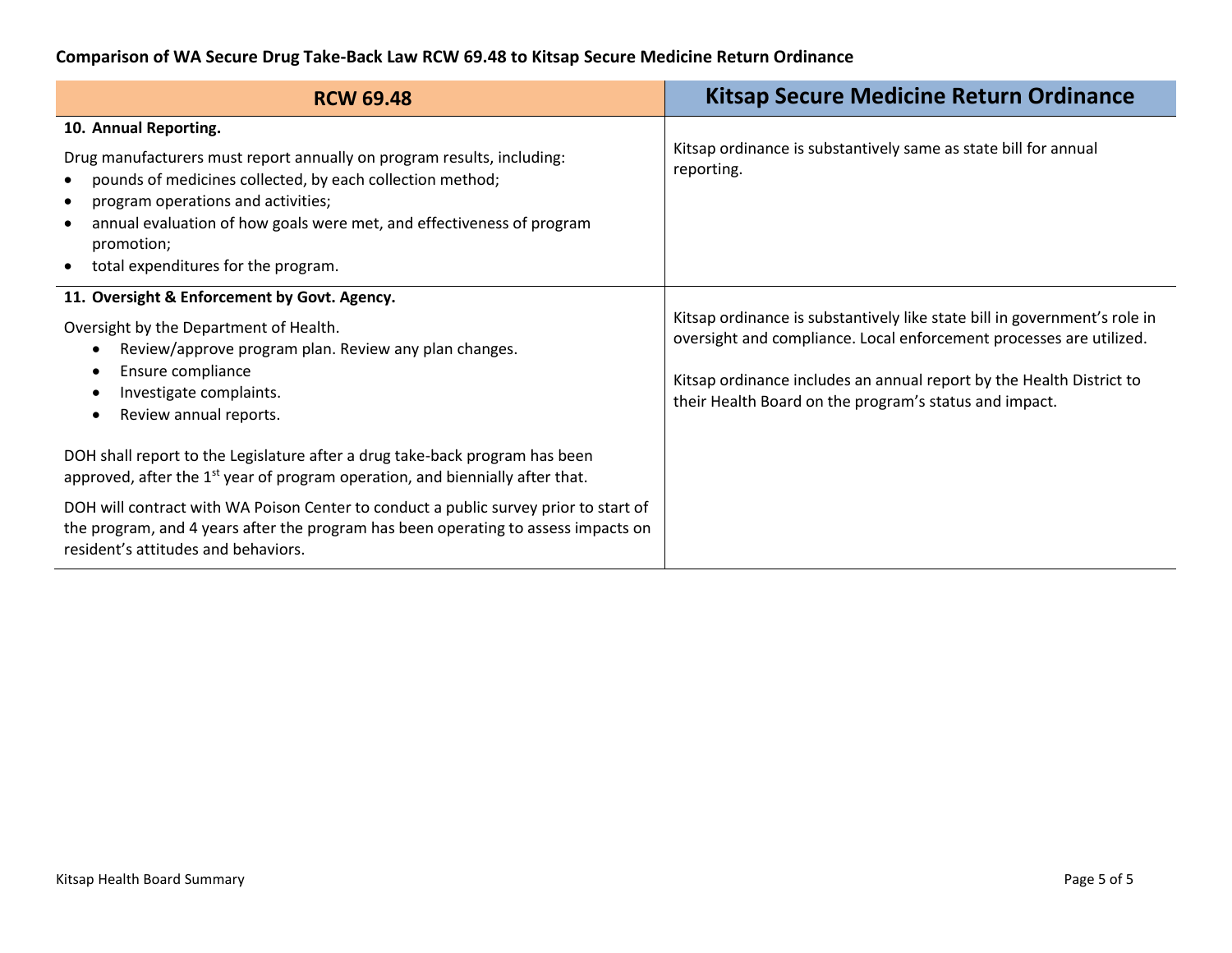

345 6th Street, Suite 300 Bremerton, WA 98337 360-728-2235

# MEMO

| To: | Kitsap Public Health Board                                               |
|-----|--------------------------------------------------------------------------|
|     | <b>From:</b> Keith Grellner                                              |
|     | Date: November 6, 2018                                                   |
| Re: | Response to Tami Mathisen Complaint Against Health District Food Program |

Please find attached for your information: 1) A letter from Assistant Director of Environmental Health, Jim Zimny, to Ms. Tami Mathisen concerning a complaint she emailed to Commissioner Gelder on September 17, 2018; and 2) A copy of the emailed complaint from Ms. Mathisen.

If you have any questions or concerns, please let me know.

Attachments (2)



kitsappublichealth.org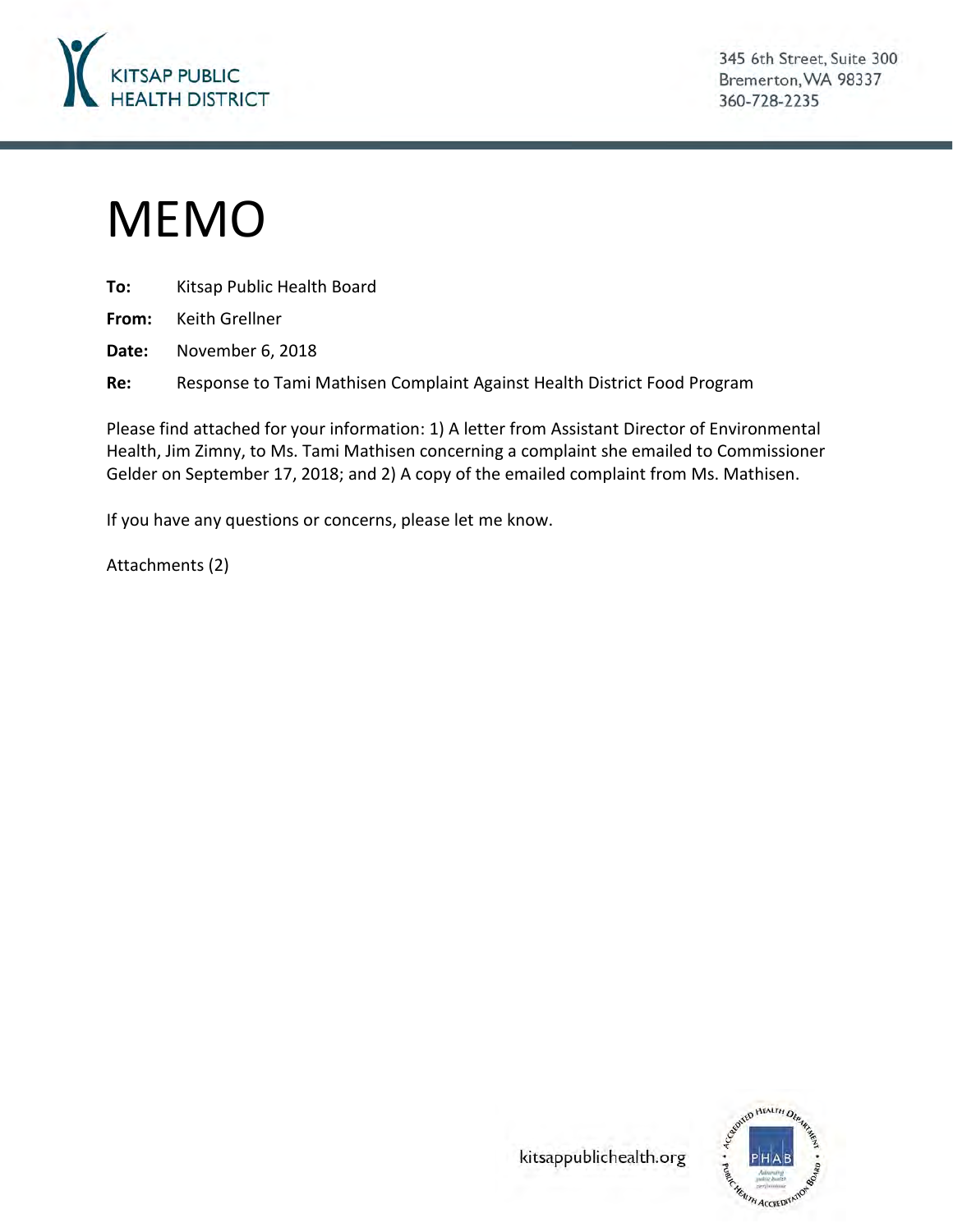

345 6th Street, Suite 300 Bremerton, WA 98337 360-728-2235

October 31, 2018

Ms. Tami Mathisen P.O. Box 2025 Poulsbo, WA 98370

#### **RE: Food Safety Concerns**

Dear Ms. Mathisen,

The Kitsap Public Health District (Health District) is writing to summarize our October 1<sup>st</sup>, 2018 conversation about your food safety concerns and how the Health District responds to food establishment issues. In your email to Kitsap County Commissioner Robert Gelder, you reported concerns regarding restaurants opening without Health District approval; food code violations not being enforced by the Health District; a few nonspecific concerns regarding sanitation and hand wash sinks; and an allegation that a former Health District Food Program inspector was "corrupt and was accepting bribes and gifts".

During our telephone conversation I explained our policies and procedures regarding both critical and noncritical food code violations, the reinspection and associated fee process, and how to interpret the food inspection reports found on our website. My impression of our conversation was that you now generally understand how our policies and procedures are used to protect public health through training and behavior change as well as how fees are set for necessary food establishment reinspections.

Of course, the most troubling aspect of your concerns were regarding a corrupt inspector. I inquired about this statement and you stated you had his business card and a voicemail from him that was threatening. You stated that you would provide the inspector's name and forward a copy of the voicemail, to date, I have not received any information from you.

Our office, as well as our attorney's office are very interested in any additional information you may have regarding this claim. As I stated in our conversation on October 22<sup>nd</sup>, 2018 it is in our best interest to investigate this thoroughly. Please forward any additional information to me.

Thank you,

**Jim Zimny, RS | Assistant Director** Environmental Health Division (360) 728-2300 Office [jim.zimny@kitsappublichealth.org](mailto:jim.zimny@kitsappublichealth.org)

cc: Kitsap Public Health Board



kitsappublichealth.org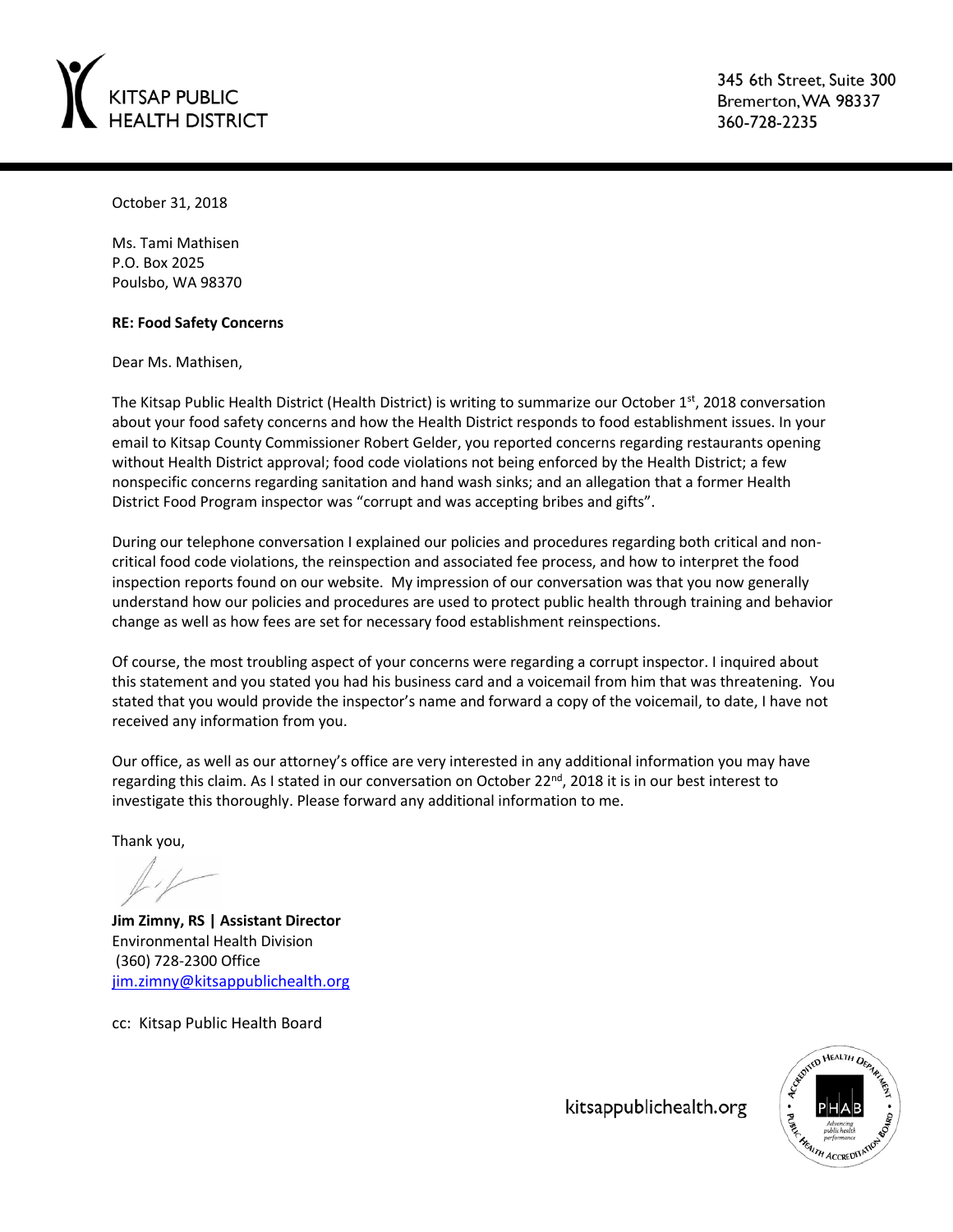# **Keith Grellner**

**From:** Keith Grellner Sent: Monday, September 17, 2018 4:00 PM **To:** 'Robert Gelder' **Subject:** RE: Contact from the Website

Thanks, Rob.

I will see what I can find out from my end and let you know.

I have not had any calls or contact from Ms. Mathisen.

-----Original Message----- From: Robert Gelder <rgelder@co.kitsap.wa.us> Sent: Monday, September 17, 2018 3:46 PM To: Keith Grellner <keith.grellner@kitsappublichealth.org> Subject: FW: Contact from the Website Importance: High

FYI - looking to find a time to meet with Tami. Don't know the details.

Rob

Robert Gelder Commissioner, District 1 Kitsap County (360) 337-7080 rgelder@co.kitsap.wa.us www.kitsapgov.com

General inquiries to: kitsapcommissioners@co.kitsap.wa.us (360) 337-7080

#### Confidentiality Notice:

This e-mail may contain legally privileged confidential information. The e-mail and the information it contains are solely for the use of the addressee(s) named above. If you are not the intended recipient, any disclosure, copying, distribution or other use is strictly prohibited. If you have received this e-mail in error, please notify us by return e-mail and delete it from your computer. NOTICE OF PUBLIC DISCLOSURE: This e-mail account is public domain. Any correspondence from or to this e-mail account may be a public record. Accordingly, this e-mail, in whole or in part, may be subject to disclosure pursuant to RCW 42.56, regardless of any claim of confidentiality or privilege asserted by an external party.

-----Original Message----- From: Gmail Tami <tamimathisen@gmail.com> Sent: Monday, September 17, 2018 1:09 PM To: Robert Gelder <rgelder@co.kitsap.wa.us> Subject: Re: Contact from the Website

Well, I'll let you decide, how about gross negligence and fraud in the health department food safety inspections. Over long periods of time, in many many many locations. On the North End.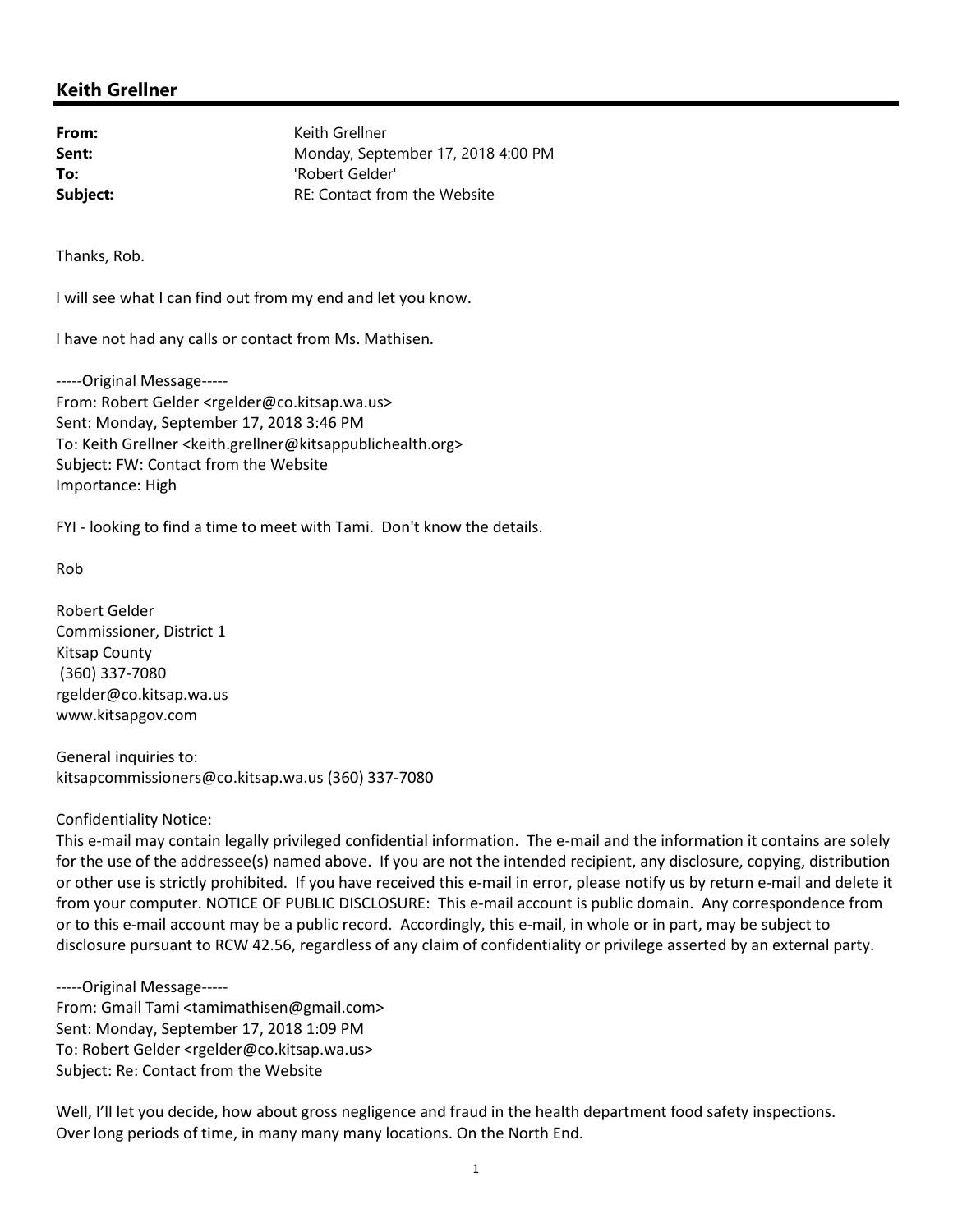#### Tami Mathisen

```
> On Sep 17, 2018, at 12:11 PM, Robert Gelder <rgelder@co.kitsap.wa.us> wrote:
```
>

> Tami,

>

> Thanks for reaching out. How urgent might it be? I'm booked all week and then heading out for vacation... given being away, I'm looking at the end of October for availability..

> > Rob

# >

- 
- > Robert Gelder
- > Commissioner, District 1
- > Kitsap County
- > (360) 337-7080
- > rgelder@co.kitsap.wa.us
- > https://linkprotect.cudasvc.com/url?a=https%3a%2f%2fwww.kitsapgov.com&
- > c=E,1,eoV-FKqWPcKCtaaoZc3t59UK02zAUrVjvEQl\_QMeOqpu5c7KCr-9u6\_HiyJQVTej
- > RQcZHF2OMnDpYsyyALgpRbsp-G3Rv8UF0IqZnaCE8JcCNkQEoycY&typo=1

>

> General inquiries to:

> kitsapcommissioners@co.kitsap.wa.us (360) 337-7080

>

> Confidentiality Notice:

> This e-mail may contain legally privileged confidential information. The e-mail and the information it contains are solely for the use of the addressee(s) named above. If you are not the intended recipient, any disclosure, copying, distribution or other use is strictly prohibited. If you have received this e-mail in error, please notify us by return e-mail and delete it from your computer.

> NOTICE OF PUBLIC DISCLOSURE: This e-mail account is public domain. Any correspondence from or to this e-mail account may be a public record. Accordingly, this e-mail, in whole or in part, may be subject to disclosure pursuant to RCW 42.56, regardless of any claim of confidentiality or privilege asserted by an external party.

>

- > -----Original Message-----
- > From: Gmail Tami <tamimathisen@gmail.com>
- > Sent: Monday, September 17, 2018 12:04 PM
- > To: Robert Gelder <rgelder@co.kitsap.wa.us>
- > Subject: Contact from the Website

>

> Hello,

- > I would like to make an appointment to talk with you.
- > Thank you.

>

- > Tami Mathisen
- > 360-271-8924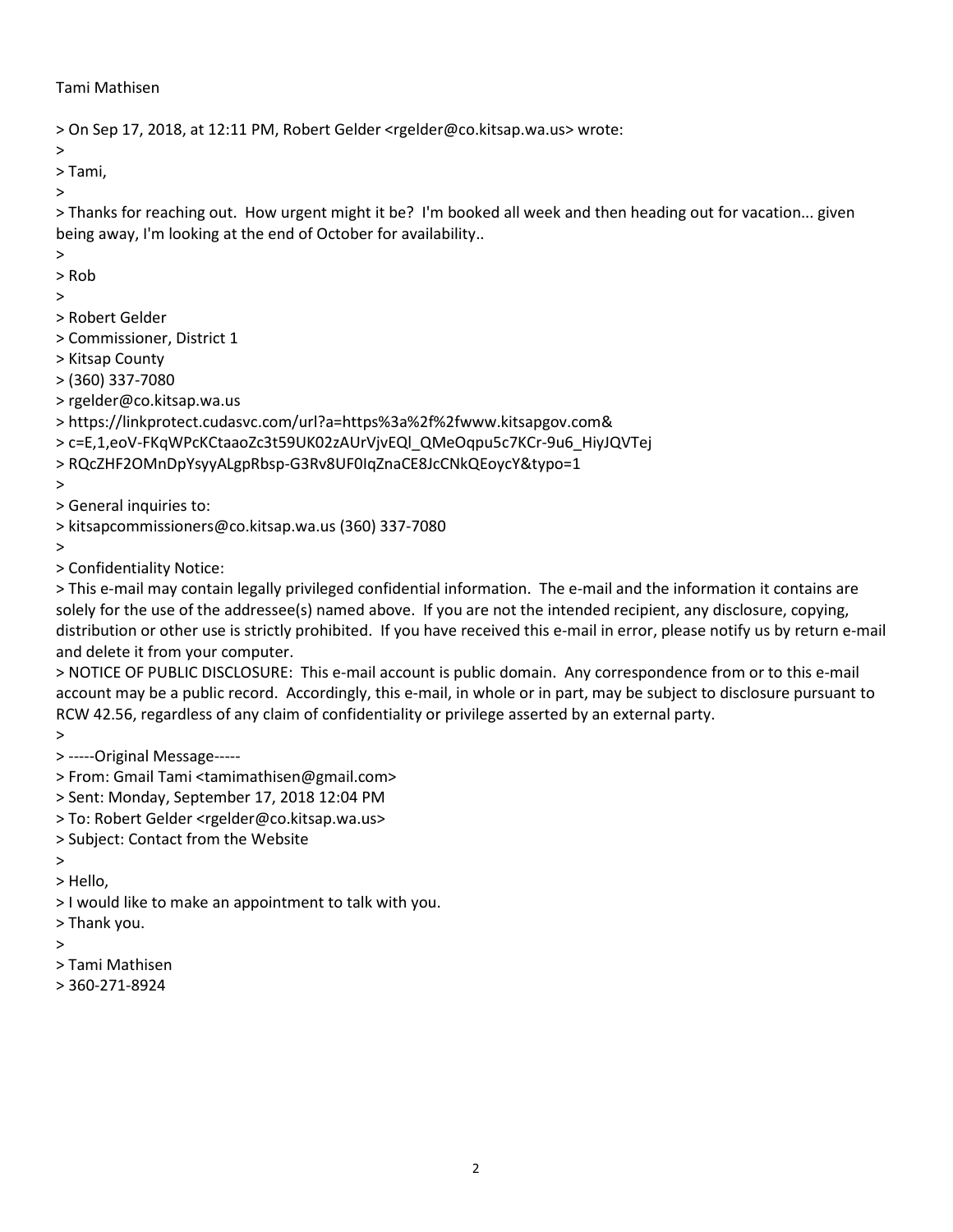

345 6th Street, Suite 300 Bremerton, WA 98337 360-728-2235

# MEMO

**To:** Kitsap Public Health Board

**From:** Keith Grellner, Administrator

**Date:** November 6, 2018

**Re:** 2019 Kitsap Public Health District Legislative and Rulemaking Priorities

Please find below for your review and approval the 2019 Kitsap Public Health District Legislative and Rule Making Priorities for the upcoming 2019 state legislative session. Health Board approval of these legislative priorities allows the Health District's Executive Leadership Team to advocate for (or against) priority legislation/rules as described herein.

The District's proposed 2019 legislative/rulemaking priorities are:

### 1. **Support Foundational Public Health Services (FPHS) Legislation and Funding.**

Description: Statutorily-directed revenues are needed to ensure that mandated and critical public health services --- such as disease and illness investigations --- are sufficient now and in the future. The state public health system (the state Department of Health, state Board of Health, local health jurisdictions, and tribal nations of Washington state) has developed an agreed upon set of core services (Foundational Public Health Services) that the state should financially support so that all Washingtonians have equal access to core public health programs and services. Many of these core services are required by statute. Although Washington's population has grown by more than one million residents since 2000, public health funding has decreased by 40% during that same period when adjusted for inflation and population growth. As a result, public health services have been reduced or eliminated due to insufficient funding, and there is more pressure on counties to make up the shortfalls in funding from the state.

The Board adopted Resolution 2016-17, Calling on the State Legislature to Recognize that Public Health is Essential and to Allocate Funding to Support Core Public Health Services. Commissioner Gelder is an active members of the state FPHS Policy Advisory Committee, Keith Grellner is on Steering Committee, Susan Turner is on the Technical Advisory Committee, and Katie Eilers is on the Communicable Disease Committee.

kitsappublichealth.org

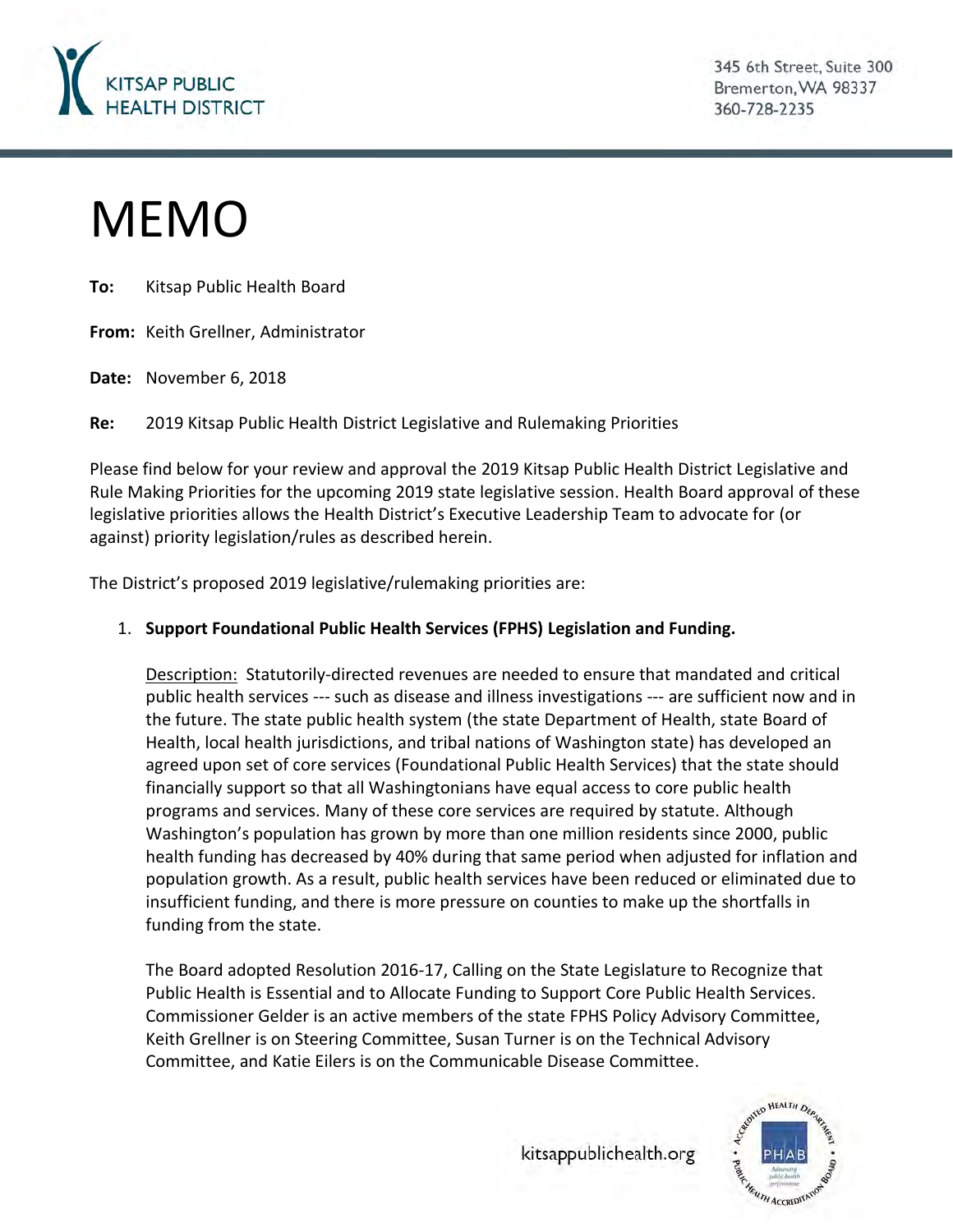Memo re: 2019 Kitsap Public Health District Legislative and Rulemaking Priorities November 6, 2018 Page 2

# 2. **Oppose Reductions or Limitations in Funding or Service Fees for Existing Local Public Health Services and Oppose the Promulgation of New Unfunded Mandates to Local Health Jurisdictions.**

Description: During the past few sessions, the Legislature has considered or enacted cuts to existing programs that fund public health work or has considered bills which would add new/additional work to local health jurisdictions without funding to cover the costs of implementing the new duties. The Legislature should account for negative financial impacts to local health jurisdictions before considering funding cuts or adding unfunded mandates.

# 3. **Increase the Legal Age to Use or Purchase Tobacco and Vapor Products from 18 to 21 ("Tobacco 21").**

Description: It is our understanding State Attorney General, working with the Washington State Department of Health and a coalition of health groups, may again work to raise the age of purchase of tobacco statewide, which is intended to curb youth access. Raising the age is also important because we know that almost all regular smokers in our state begin using tobacco products before they are 21. The Health Board adopted Resolution 2016-12, Calling Upon the Washington State Legislature to Pass Legislation Raising the Sales Age for Tobacco and Vapor Products to 21 Years, in September 2016.

### 4. **Eliminate or Increase Property Tax Cap Restrictions Imposed on Counties**

Description: Since 2002, the state Legislature has capped annual county property tax increases to one percent, even though inflation and other costs to counties generally have been larger than one percent per year. Since Washington is a local-control state, the Legislature should remove the property tax cap and allow counties to determine their own property tax increase policies to account for factors like population growth and inflation.

#### 5. **Support State Opioid Response Plan.**

Description: Support efforts to fund and implement the state Opioid Response Plan to effectively combat the opioid epidemic. Goals of the plan are to prevent misuse and abuse; treat abuse and dependence; prevent deaths from overdose; and use data to detect misuse and abuse, monitor morbidity and mortality, and evaluate interventions. This priority is a companion to the prescription drug monitoring and safe medicine return priorities.

### 6. **Oppose Propositions to Allow Potentially Hazardous Foods to be Prepared and Sold Out of Residential Kitchens**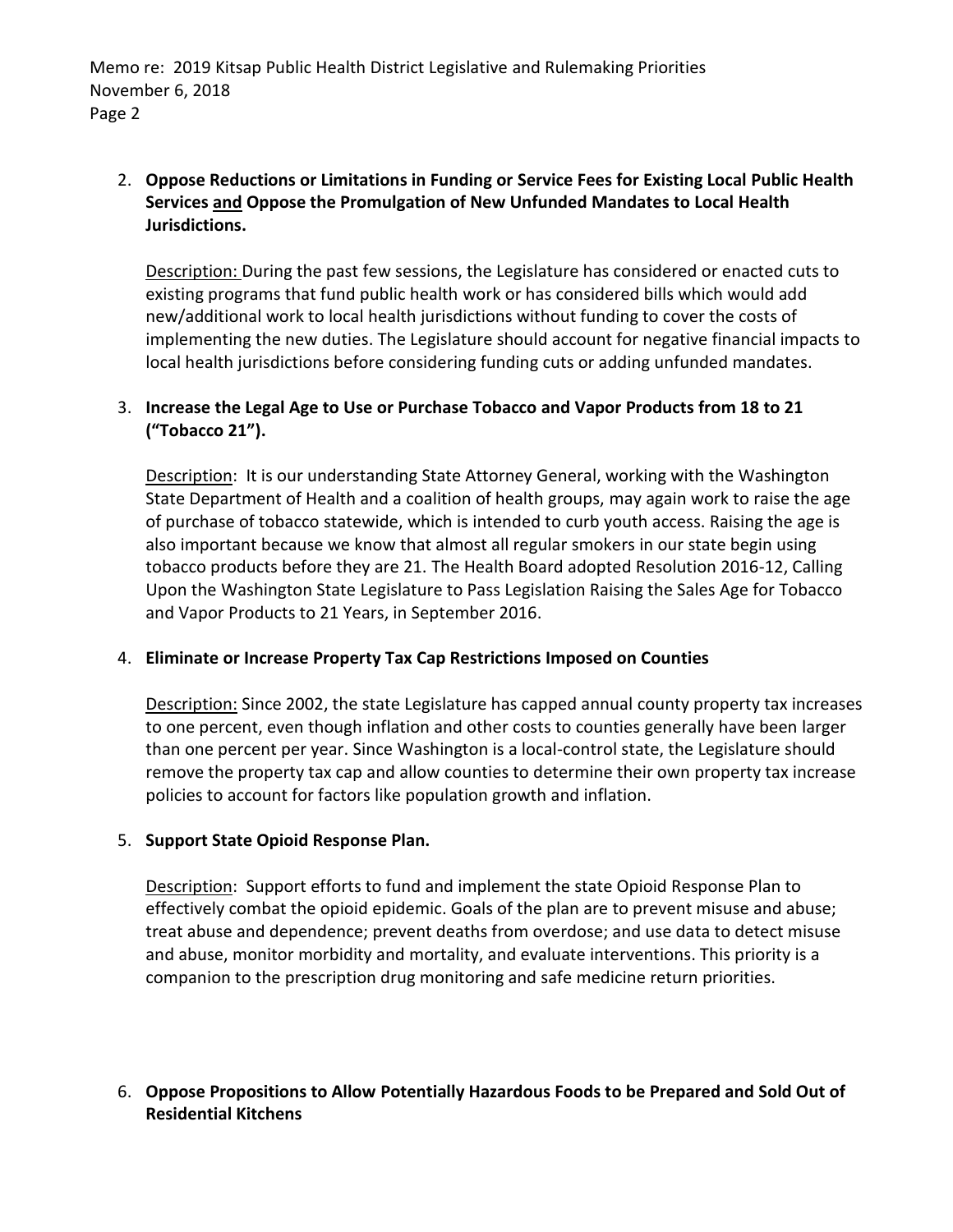Description: Home based food businesses --- where a residential kitchen is used to prepare foodstuffs for commercial sale --- have increased in popularity, especially those that market their goods through the internet. Existing state law and rules allow home based food businesses to prepare and sell non-potentially hazardous food (foods that do not depend on strict time or temperature controls to keep them safe for human consumption) in a residential kitchen. However, state rules prohibit the use of residential kitchens to prepare and sell potentially hazardous foods (PHF); PHF must be prepared in approved commercial kitchens that meet state regulations for sanitation and time-temperature controls.

There is increasing pressure from home based food organizations to weaken food safety rules to allow home kitchens to prepare and sell PHF even when they cannot meet state food safety rules for sanitation and time-temperature control.

With about 48 million cases of foodborne illnesses annually, including an estimated 128,000 hospitalizations and 3,000 deaths (according to USFDA), food rules should not be weakened to allow the commercial preparation of PHF in home kitchens.

# 7. **Support Washington State Department of Health Agency Request for Legislation to update and modernize Washington's laws related to HIV/AIDS**

Description: The End AIDS Washington report (PDF) recommends that we modernize Washington's HIV laws to reflect current science and reduce HIV-related stigma. Washington's laws related to HIV/AIDS primarily sit within Chapter 70.24 RCW, Control and Treatment of Sexually Transmitted Disease.

Many parts of the statute have not been updated, since they were enacted in 1988. The law is outdated and inconsistent with current state and national best practices. The Department of Health has developed proposed agency request legislation to update and modernize Washington's laws, while reducing HIV/AIDS exceptionalism and HIV stigma.

The Department of Health's web page for this agency request is here: https://www.doh.wa.gov/YouandYourFamily/IllnessandDisease/HIV/EndAIDSWashington/Age ncyRequestLegislation.